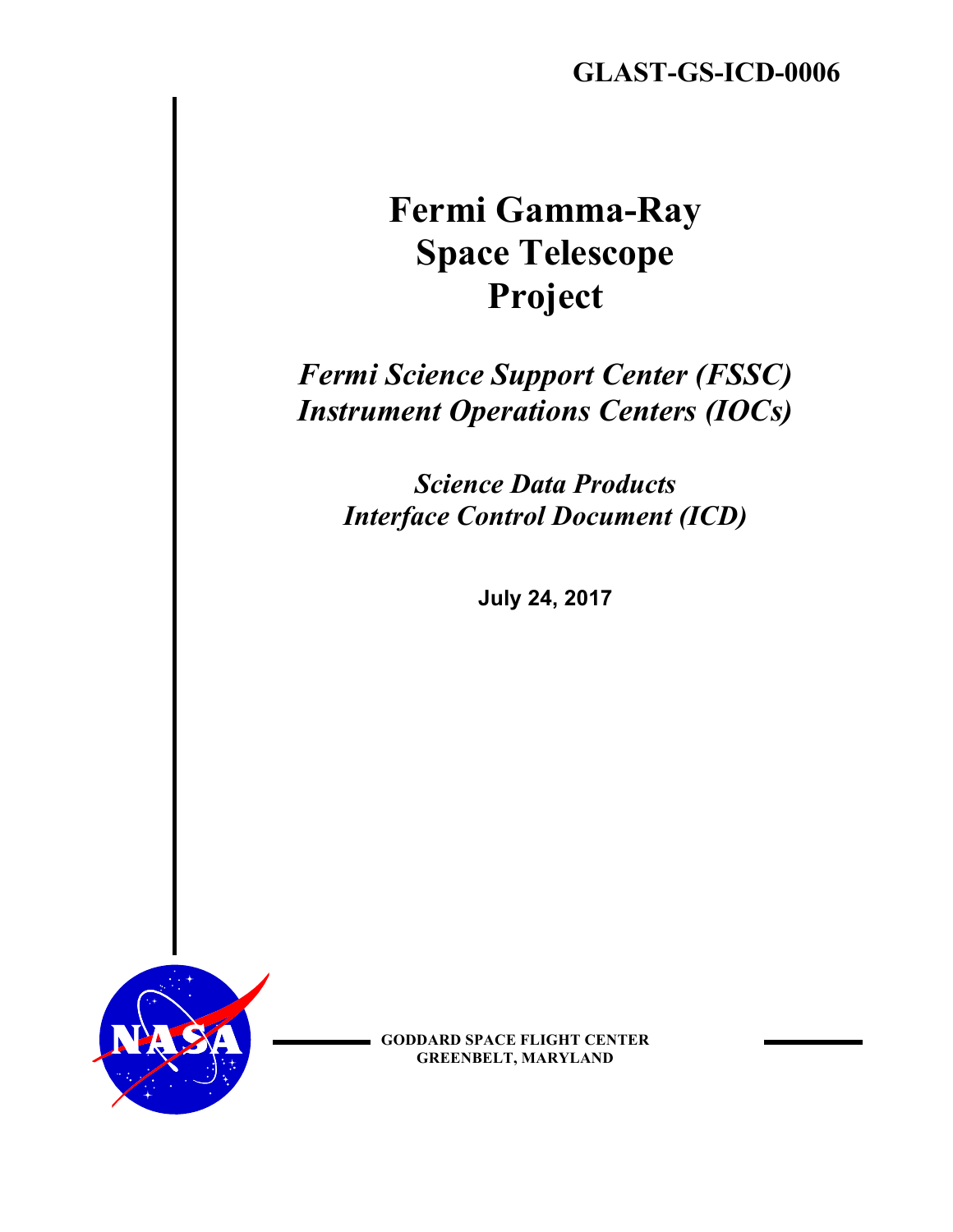**Fermi Gamma Space Telescope Project**

**Science Data Products Interface Control Document (ICD)**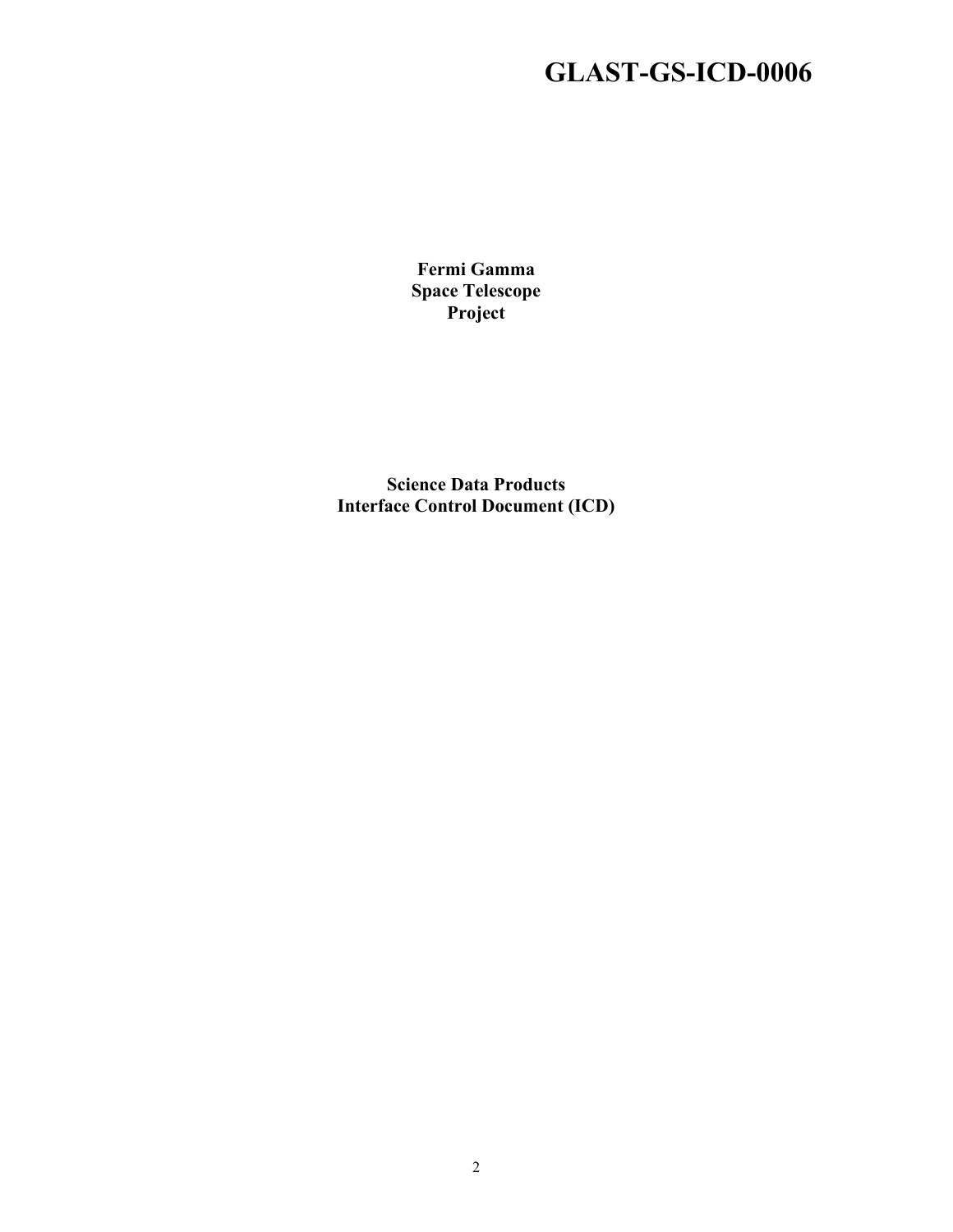#### **Fermi Gamma-Ray Space Telescope Project Science Data Products Interface Control Document**

| Prepared by:                                             |      |
|----------------------------------------------------------|------|
| Donald Horner<br><b>FSSC</b>                             | Date |
| <b>Concurrence:</b>                                      |      |
| Chris Shrader<br>FSSC Manager                            | Date |
| Robert A. Cameron<br><b>LISOC</b> Manager                | Date |
| <b>William Paciesas</b><br><b>GBM Ground System Lead</b> | Date |
| Robert Preece<br><b>GBM Ground Software Lead</b>         | Date |
| Doug Spiegel<br>Fermi MOC Manager                        | Date |
| <b>Approved by:</b>                                      |      |
| Kenneth Lehtonen<br>Fermi Ground System/Ops Manager      | Date |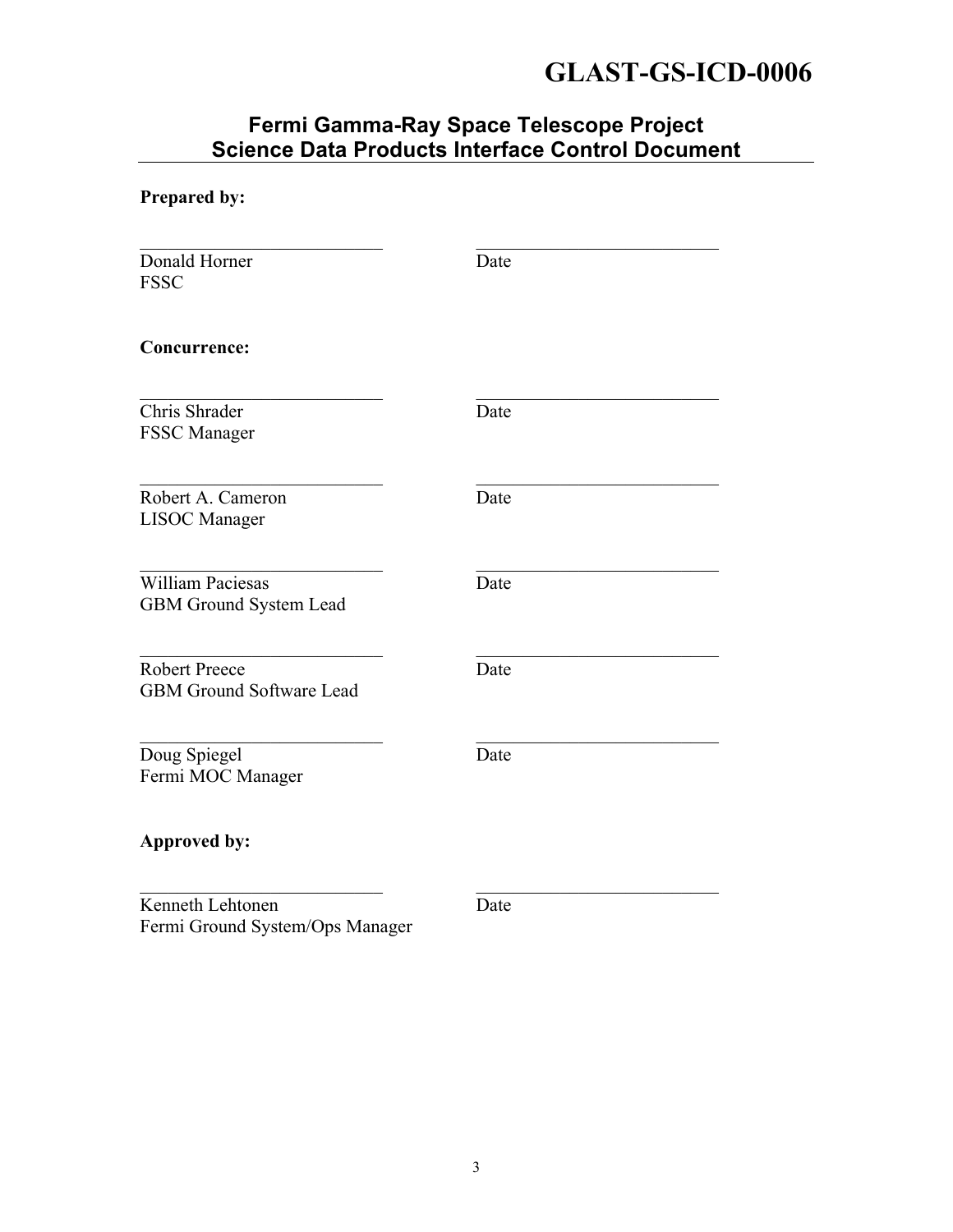#### **REVISION STATUS**

**DOCUMENT TITLE:** Fermi Gamma-Ray Space Telescope Project Science Data Products Interface Control Document

#### **DOCUMENT DATE:** 6/13/08

| <b>ISSUE</b>                                             | <b>DATE</b> | <b>PAGES AFFECTED</b> | <b>DESCRIPTION</b>                                                                                                                                                                                                                                                                                                                                             |
|----------------------------------------------------------|-------------|-----------------------|----------------------------------------------------------------------------------------------------------------------------------------------------------------------------------------------------------------------------------------------------------------------------------------------------------------------------------------------------------------|
| Original                                                 | 4/11/06     | All                   | Created by splitting original<br><b>ICD</b> into File Format Document<br>and ICD                                                                                                                                                                                                                                                                               |
| Revisions                                                | 6/28/06     | All                   | Updates                                                                                                                                                                                                                                                                                                                                                        |
| Revisions<br>based on<br><b>GSSC</b> issues              | 12/14/06    | All                   | §4.3 reflects the LAT and GBM<br>using different coordinate<br>systems.<br>Mention of possible GLAST-<br>specific HDUCLASS keywords<br>removed from §4.3.<br>Limit on 31 character filenames<br>removed from §4.4.<br>Photon files (now LS-002)<br>transferred from LISOC to<br>GSSC and not extracted from<br>event files (now LS-001;<br>$§5.2.1, §5.2.4$ ). |
| <b>Revisions</b><br>based on<br>ISOC-GSSC<br>discussions | 2/13/07     | All                   | Deleted LS-003, LS-006 and<br>LS-007. Consequently $§5.2.2$<br>is deleted and subsequent<br>subsections are renumbered.<br>Text is also deleted from GSSC<br>processing sections of §5.                                                                                                                                                                        |
| Rename GS-<br>108 files                                  | 4/19/07     | Table 5-4             | Background files needed for<br>both CTIME and CSPEC<br>channels.                                                                                                                                                                                                                                                                                               |
| Added GS-<br>003, GS-004                                 | 12/3/07     | Tables 5-5, 5-6       | Added GS-003, a version of<br>TTE resulting from ground-<br>initiated accumulations, and<br>GS-004, files needed for DRM<br>generation                                                                                                                                                                                                                         |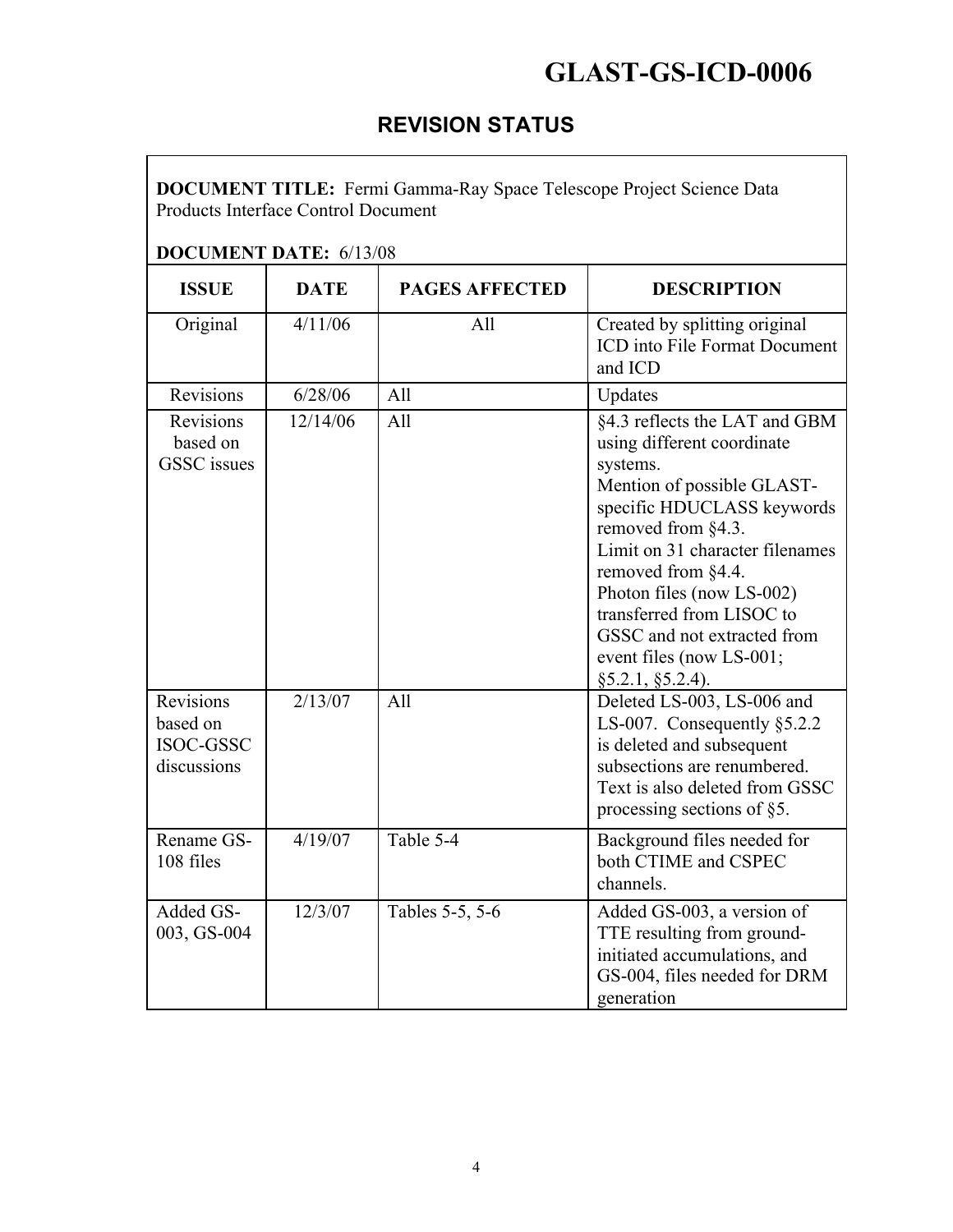| Added LS-<br>$003$ , new<br>filenames for<br>LS-001, LS-<br>002, and LS-<br>005 | 12/10/07 | Tables 5-7, 5-8                                      | Added LS-003 Livetime Cubes,<br>updated table 5-7, and changed<br>filenames in table 5-8.                    |
|---------------------------------------------------------------------------------|----------|------------------------------------------------------|--------------------------------------------------------------------------------------------------------------|
| Minor<br>changes                                                                | 1/16/08  | Section 4.1, 4.4, 5.1.1,<br>5.1.2, 5.1.4, Appendix A | Minor text changes                                                                                           |
| <b>Baseline</b><br>version                                                      | 1/18/08  | Table 5-10                                           | LS-011, LS-012 and LS-013<br>filenames are TBD                                                               |
| Minor<br>revisions<br>beginning<br>Rev. A                                       | 4/25/08  | Tables 5-1, 5-3                                      | CSPEC cadence, number of<br>channels corrected                                                               |
| Misc.<br>Revisions                                                              | 4/29/08  | LS-011, LS-012, LS-013                               | Updated naming convention for<br>IRF files                                                                   |
| Discrepancy<br>corrections                                                      | 6/13/08  | Section 4.4, bullet 3vi<br>Table 5-7                 | The version number may have<br>two or three digits.<br>The number of processing runs<br>per day is $\sim$ 16 |
| <b>ASP</b> Source<br>Fluxes                                                     | 7/8/08   | Tables 5-9 and 5-10                                  | ASP Source Flux file added as<br>$LS-006$                                                                    |
| <b>GBM DRMs</b>                                                                 | 8/14/09  | Table 5-4                                            | Added rsp2 extension for RSPII<br>formatted files.                                                           |
| <b>UTC</b> Dates                                                                | 12/16/09 | Section 4.2                                          | Modified because DATE-OBS<br>and DATE-END are in UTC<br>for GBM and LAT files.                               |
| Add new<br>datatype                                                             | 02/01/10 | Section 5.1                                          | Added GBM spectral catalog<br>entry files.                                                                   |
| Misc.                                                                           | 02/01/10 | All                                                  | Replaced GLAST with Fermi<br>where appropriate                                                               |
| <b>LAT Files</b>                                                                | 5/12/10  | Table 5.8                                            | Updated file name syntax of<br>LAT files.                                                                    |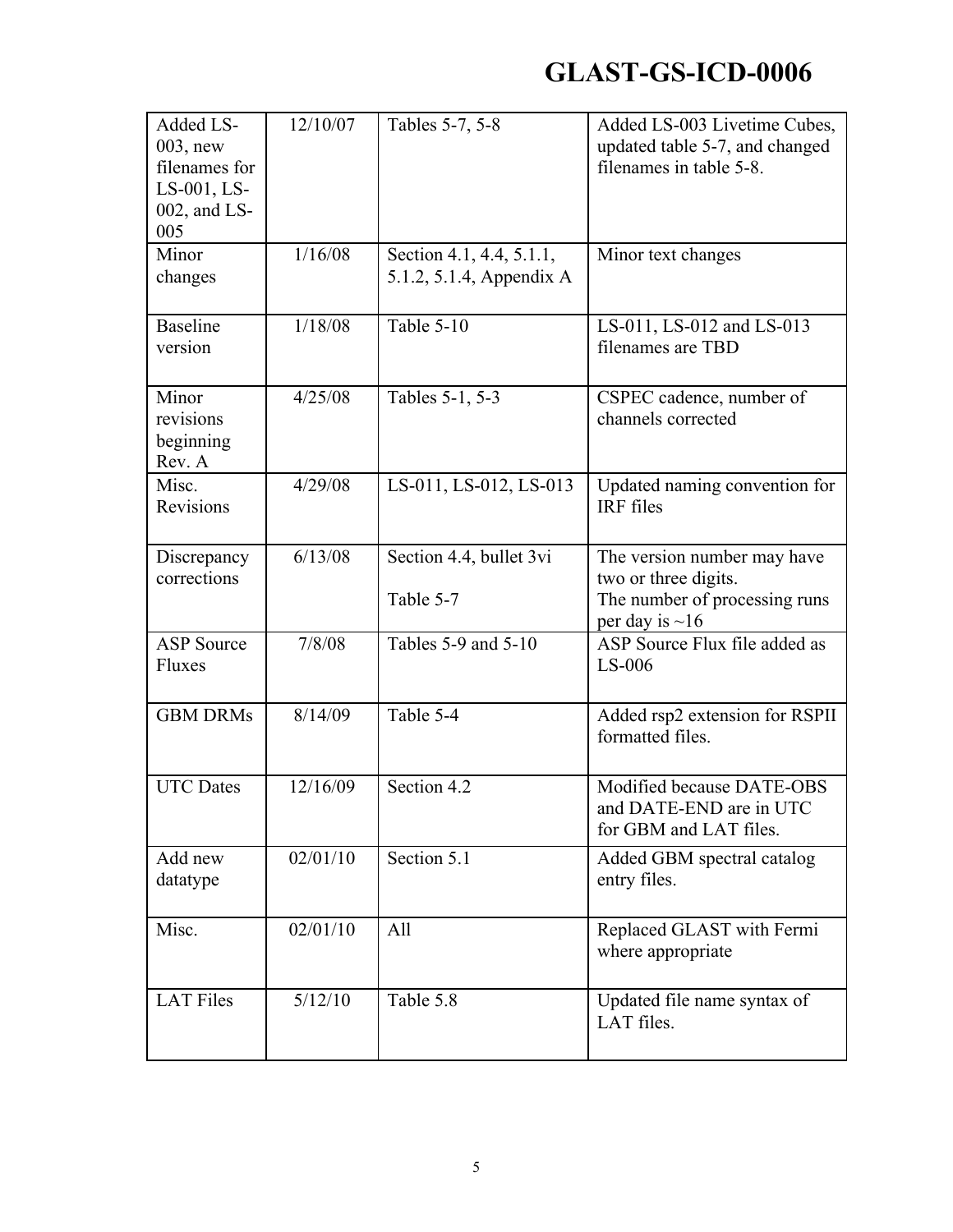| <b>GBM</b> Files                      | 10/19/11           | Table 5-5 and Section<br>5.1.7 | Added GBM LLT file.                                                                     |
|---------------------------------------|--------------------|--------------------------------|-----------------------------------------------------------------------------------------|
| <b>LAT Files</b>                      | 02/23/12           | Table 5-9 & Table 5-10         | Add LAT LLE files.                                                                      |
| <b>LAT Files</b>                      | 06/26/12           | Table 5-9 & Table 5-10         | Add and update LAT LLE files.                                                           |
| <b>GBM</b> Daily<br>Products          | $\frac{1}{3}/7/13$ | Table 5-1 & Table 5-2          | Added GS-003 to GBM daily<br>products.                                                  |
| <b>LAT Files</b>                      | 8/2/13             | Table 5-9 and table 5-10       | Added 1s resolution spacecraft<br>files.                                                |
| <b>GBM</b><br>Localization<br>Files   | 10/23/13           | Section 5.1                    | <b>Added GBM localization</b><br>contour files.                                         |
| Cleanup                               | 11/22/13           | All                            | General cleanup. Fixed<br>outdated, inconsistent, or wrong<br>information. Fixed typos. |
| <b>GBM</b><br>Localization<br>Files   | 06/19/14           | Section 5.1                    | <b>Added GBM localization</b><br>contour FITS file.                                     |
| <b>GBM</b><br><b>HEALPix</b><br>Files | 06/01/17           | Section 5.1                    | <b>Add GBM HEALPix</b><br>localization FITS file.                                       |
| <b>GBM Hourly</b><br><b>TTE Files</b> | 07/24/17           | Section $5.1$                  | Added GBM Hourly TTE file.                                                              |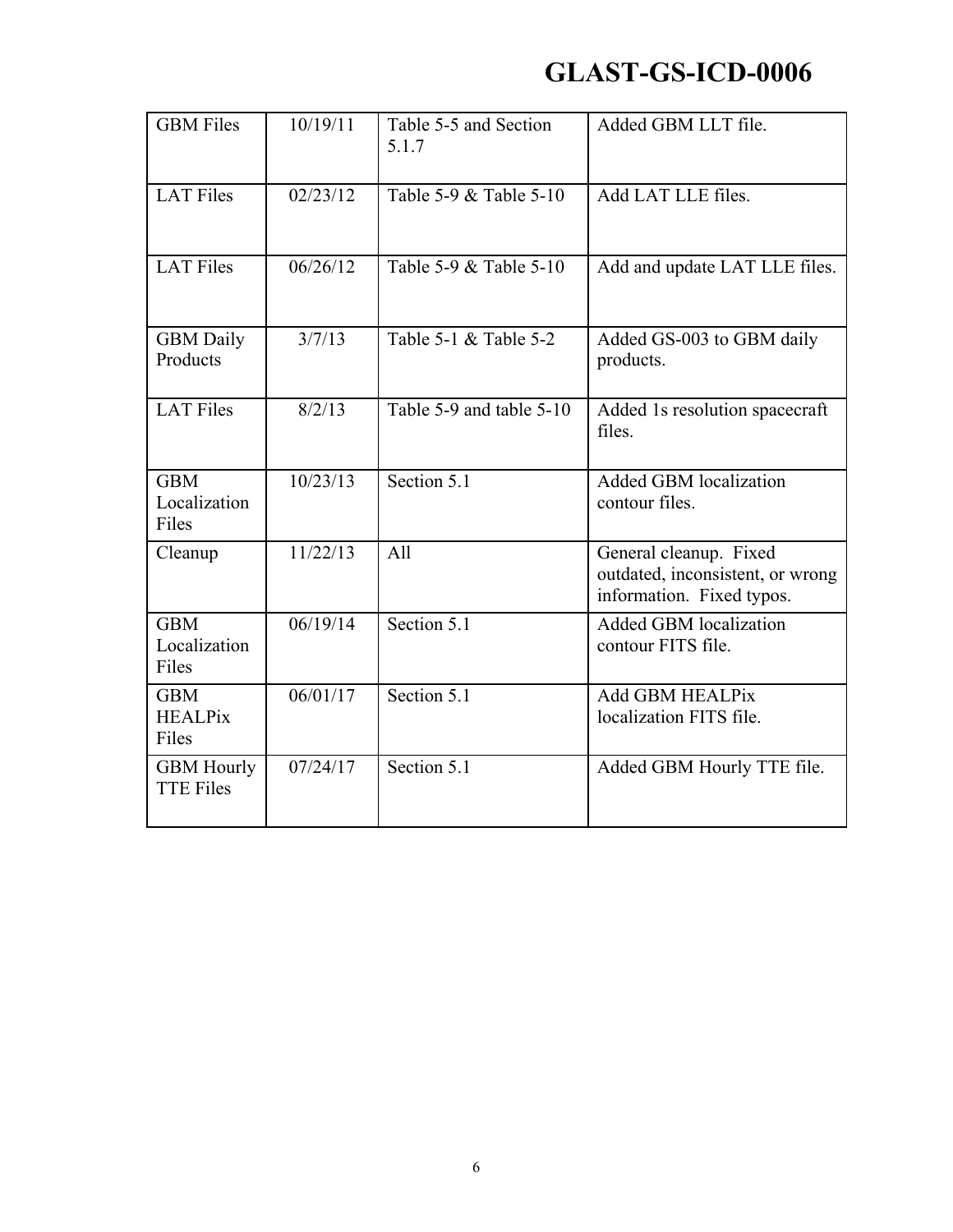# **TABLE OF CONTENTS**

| 3.1     |                                                                 |  |
|---------|-----------------------------------------------------------------|--|
| 32      |                                                                 |  |
| 3 2 1   |                                                                 |  |
| 3.2.2.  |                                                                 |  |
| 3.2.3.  |                                                                 |  |
| 3.2.4   |                                                                 |  |
| 3.2.5   |                                                                 |  |
| 3.2.6.  |                                                                 |  |
|         |                                                                 |  |
| 4.1.    |                                                                 |  |
| 4 2     |                                                                 |  |
| 4.3.    |                                                                 |  |
| 4.4.    |                                                                 |  |
| 4.5.    |                                                                 |  |
| 4.6.    |                                                                 |  |
|         | 5. Summary of the Data Products and Their Delivery Schedule  16 |  |
| $5.1$ . |                                                                 |  |
| 5.1.1.  |                                                                 |  |
| 5.1.2.  |                                                                 |  |
| 5.1.3.  |                                                                 |  |
| 5.1.4.  |                                                                 |  |
| 5.1.5.  |                                                                 |  |
| 5.1.6.  |                                                                 |  |
| 5.1.7.  |                                                                 |  |
| 52      |                                                                 |  |
| 5.2.1.  |                                                                 |  |
| 5.2.2.  |                                                                 |  |
| 5.2.3.  |                                                                 |  |
| 5.2.4   |                                                                 |  |
|         |                                                                 |  |
|         |                                                                 |  |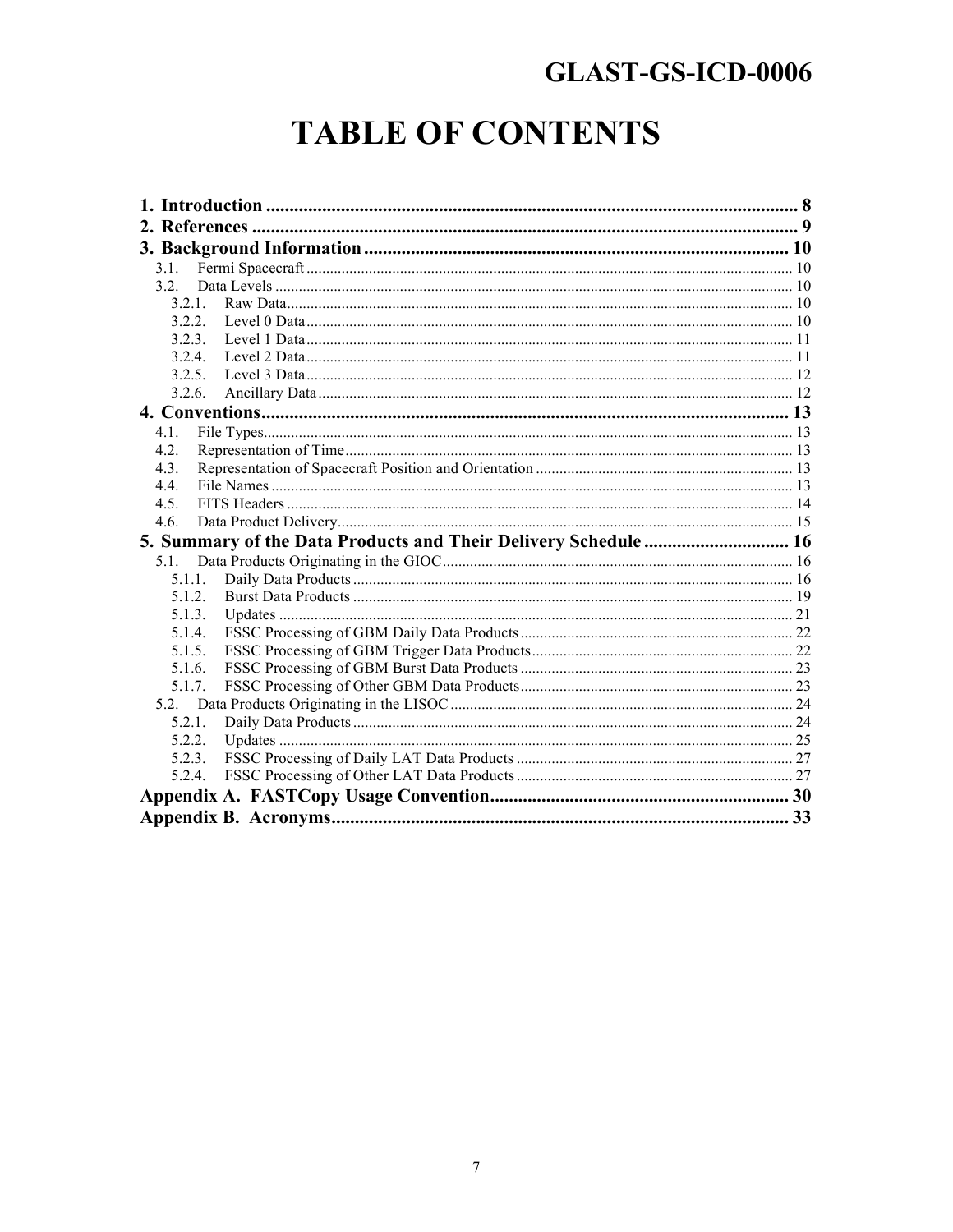### **1. Introduction**

The purpose of this document is to define the exchange of science data products between the Fermi Instrument Operations Centers (IOCs)—the GBM IOC (GIOC) and the LAT Instrument Science and Operations Center (ISOC)—and the Fermi Science Support Center (FSSC).

Associated with this document is the Science Data Products File Format Document (FFD) that defines the contents of the files that are exchanged. Representatives of the GIOC, ISOC and FSSC are responsible for the maintenance of the FFD.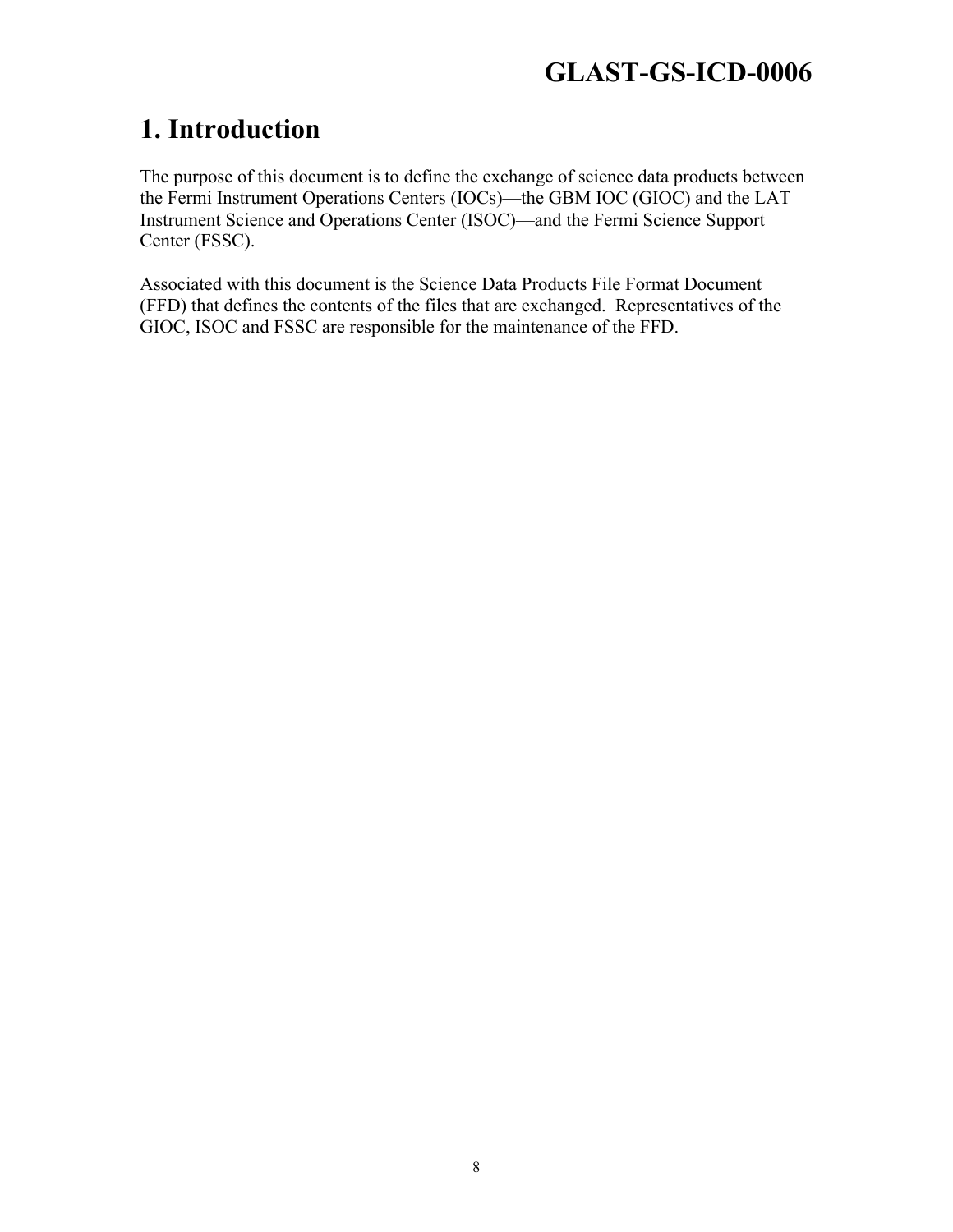### **2. References**

Documents with identifiers 433-XXXX-#### are Fermi project documents that can be found at http://Fermi.gsfc.nasa.gov/project/cm/mcdl/ (passwords are required). Documents with identifiers GSSC-#### are GSSC documents that can be found at http://Fermi.gsfc.nasa.gov/ssc/dev/current\_documents/ (latest draft) and http://Fermi.gsfc.nasa.gov/ssc/dev/baselined\_documents/ (most recently baselined draft).

- Project Data Management Plan (PDMP—433-PLAN-009)
- Science Data Products File Format Document (GLAST-GS-DOC-0001)
- GSSC Ingest System Detailed Design Document (GSSC-0009)
- GLAST Operations Concept Document (433-OPS-0001)
- GBM AO response, http://f64.nsstc.nasa.gov/gbm/publications/proposal
- GLAST Large Area Telescope Flight Investigation, Response to NASA AO 99- OSS-03, http://www-glast.stanford.edu/pubfiles/proposals/bigprop
- Large Area Telescope Instrument Spacecraft Interface Requirements Document (433-IRD-0001)
- GLAST Spacecraft Performance Specification (433-SPEC-0003)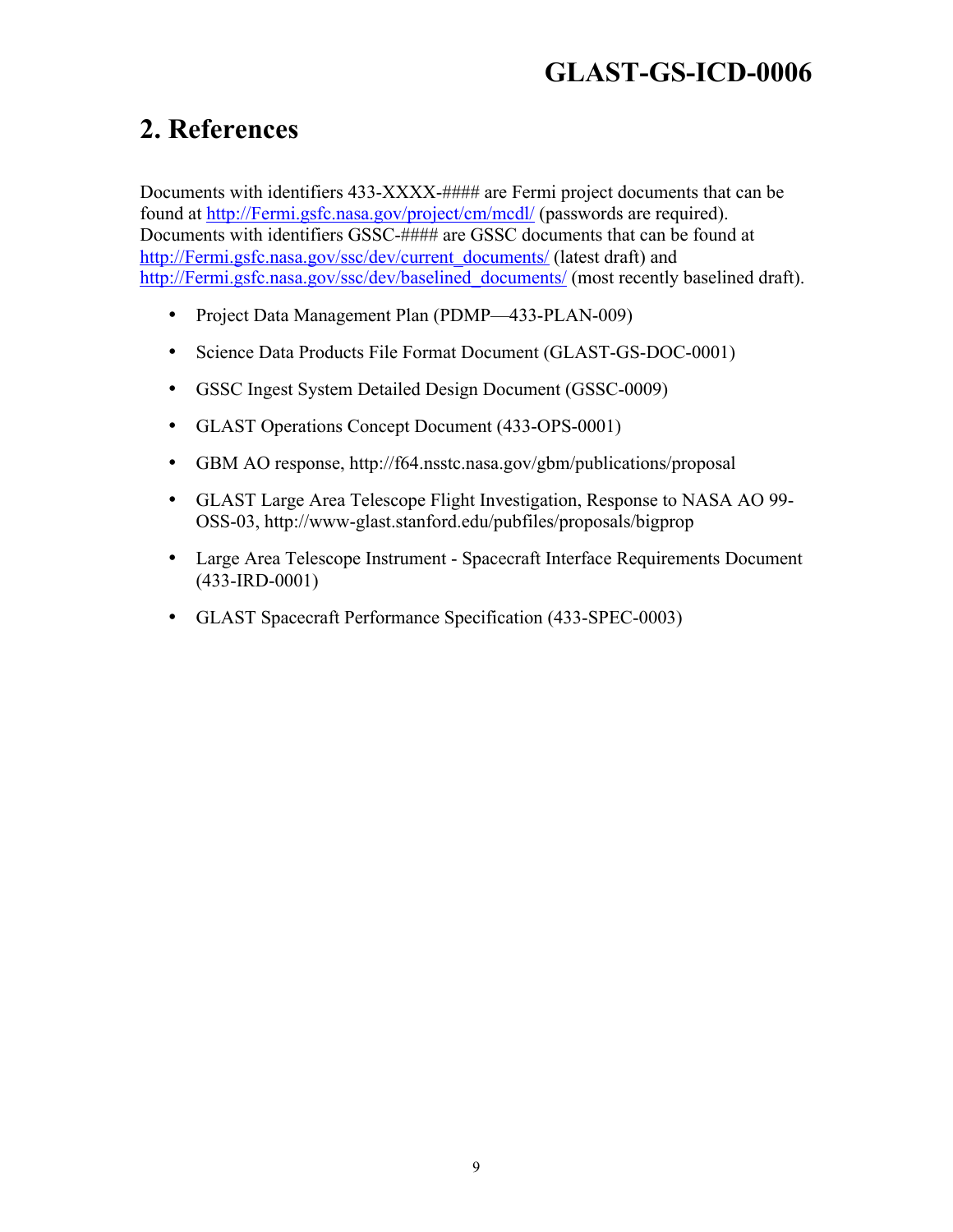#### **3. Background Information**

#### **3.1. Fermi Spacecraft**

Figure 1 shows the Fermi spacecraft with the coordinate convention. The Large Area Telescope (LAT) is on top of the spacecraft, and points along the +z axis. Although the spacecraft can point in nearly any direction, in general it will point the LAT away from the Earth, but non necessarily towards the zenith. Thus the Earth will usually be in the  $-z$ direction. The y axis is along the solar panels while the x axis is perpendicular to the solar panels. The Gamma-Ray Burst Monitor (GBM) consists of 12 NaI and 2 BGO detectors that protrude from the spacecraft bus.



Figure 1—Simplified drawing of the Fermi observatory showing the coordinate convention.

#### **3.2. Data Levels**

#### *3.2.1. Raw Data*

Raw data are provided by the spacecraft telemetry to the ground and are processed by the MOC. None of the data in this document fall into this category.

#### *3.2.2. Level 0 Data*

Level 0 data will have undergone minimal processing. No information will be lost, but duplicate data packets will be removed, quality checks will be made, and the data packets will be time-ordered. The raw data will be decompressed (if necessary) and separated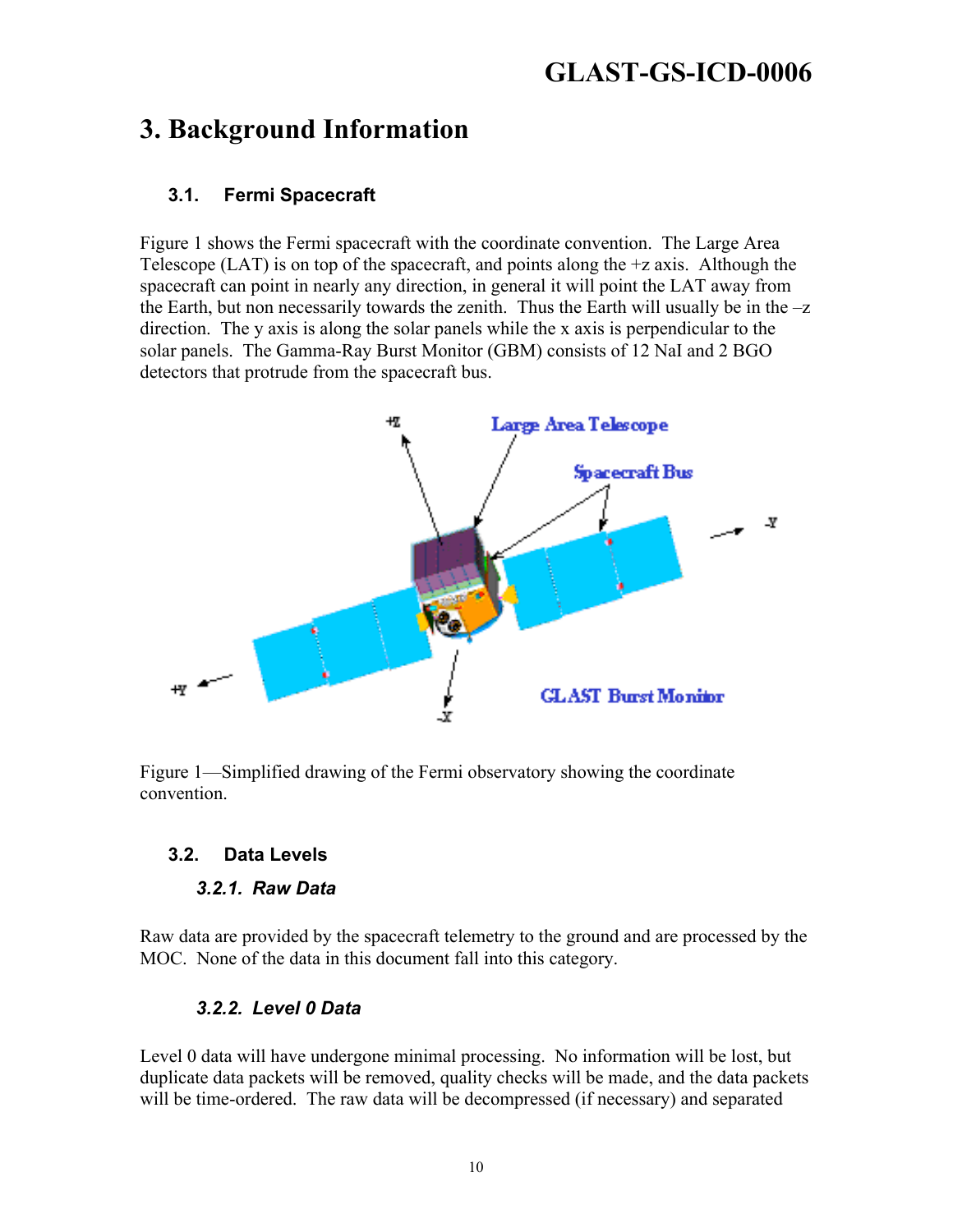into spacecraft and instrument packets. Performed at the MOC, Level 0 processing converts the raw data into the Level 0 data. Instrument-specific Level 0 data will be archived at the IOCs. The FSSC will keep the Level 0 data for a year and then archive it at the National Space Science Data Center (NSSDC).

The Operations Data Products ICD deals with Level 0 data; none of the data in this document fall into this category.

#### *3.2.3. Level 1 Data*

Level 1 data result from "automatic" pipeline processing of Level 0 data. The resulting Level 1 data are generally the starting point for scientific analyses by the user community and the instrument teams. Level 1 processing of LAT and GBM data will be performed at the ISOC and the GIOC, respectively. The instrument teams will access the resulting Level 1 data at their respective IOCs while the general scientific community will extract the Level 1 data from databases at the FSSC.

In LAT Level 1 processing, the Level 0 data describing the interactions within the LAT will be analyzed to identify and characterize the interacting particle (e.g., photons, electrons, protons, etc.). The Level 1 data for an event will include at least the event arrival time, apparent energy and apparent origin on the sky. Other LAT Level 1 data will include histories of the instrument live time and pointing.

GBM Level 1 processing will primarily re-format and reorganize the data. The gains of each detector will be calibrated by monitoring the pulse-height channels of one or more background spectral lines. These gains will then be used to convert the raw detector pulse-height channels to an apparent energy. The Level 1 data will consist of continuous and burst data. Continuous data are the rates in all GBM detectors in different energy bands, regardless of whether a burst has been detected. Burst data are the counts, rates, catalog information (e.g., fluence, duration, peak flux), and ancillary data necessary for analyzing the burst.

A large fraction of the data described in this document is considered Level 1.

#### *3.2.4. Level 2 Data*

Level 2 data will result from routine scientific analysis, usually using the science analysis software developed for more focused studies by general scientific community (including GIs) and the instrument teams. For LAT observations these data may include: exploratory science analyses; quick-look analyses to detect transient sources and to support operations planning; standard analysis of transient sources; refined analyses of on-board GRB and AGN transient alerts; and LAT sky maps accumulated over a variety of time intervals. For GBM observations Level 2 data might include the uniform fitting of GRB spectra with standard spectral models.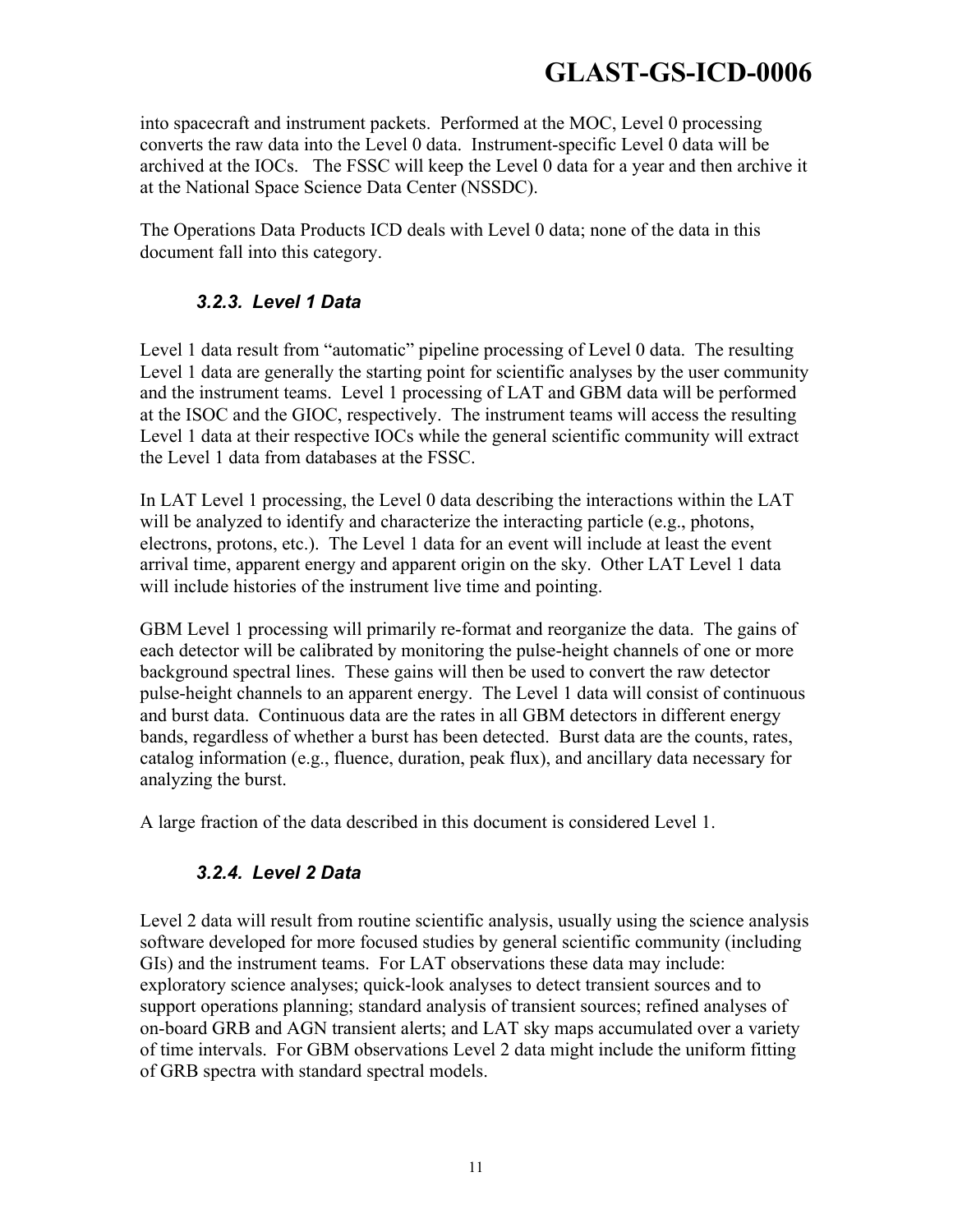#### *3.2.5. Level 3 Data*

Level 3 data will consist of catalogs and compendia of Level 2 data. The LAT team will produce a catalog of gamma-ray sources, including (but not limited to) flux histories and tentative source identifications. The first LAT catalog will be based on the first-year skysurvey data; updates are to be released following the  $\tilde{2}^{nd}$  and  $5^{th}$  years of operation, and the end of the mission. The GBM team will release catalogs of GBM burst energy spectra. Both instrument teams will maintain catalogs of transient events.

#### *3.2.6. Ancillary Data*

The LAT team will produce, update and make public the diffuse Galactic interstellar and extragalactic emission models used for the analysis resulting in the LAT source catalogs. As a spatially varying background underlying point sources, the diffuse emission must be known to detect point sources. The diffuse Galactic emission is intrinsically interesting because it results from the interaction of cosmic rays with gas and photons in our galaxy.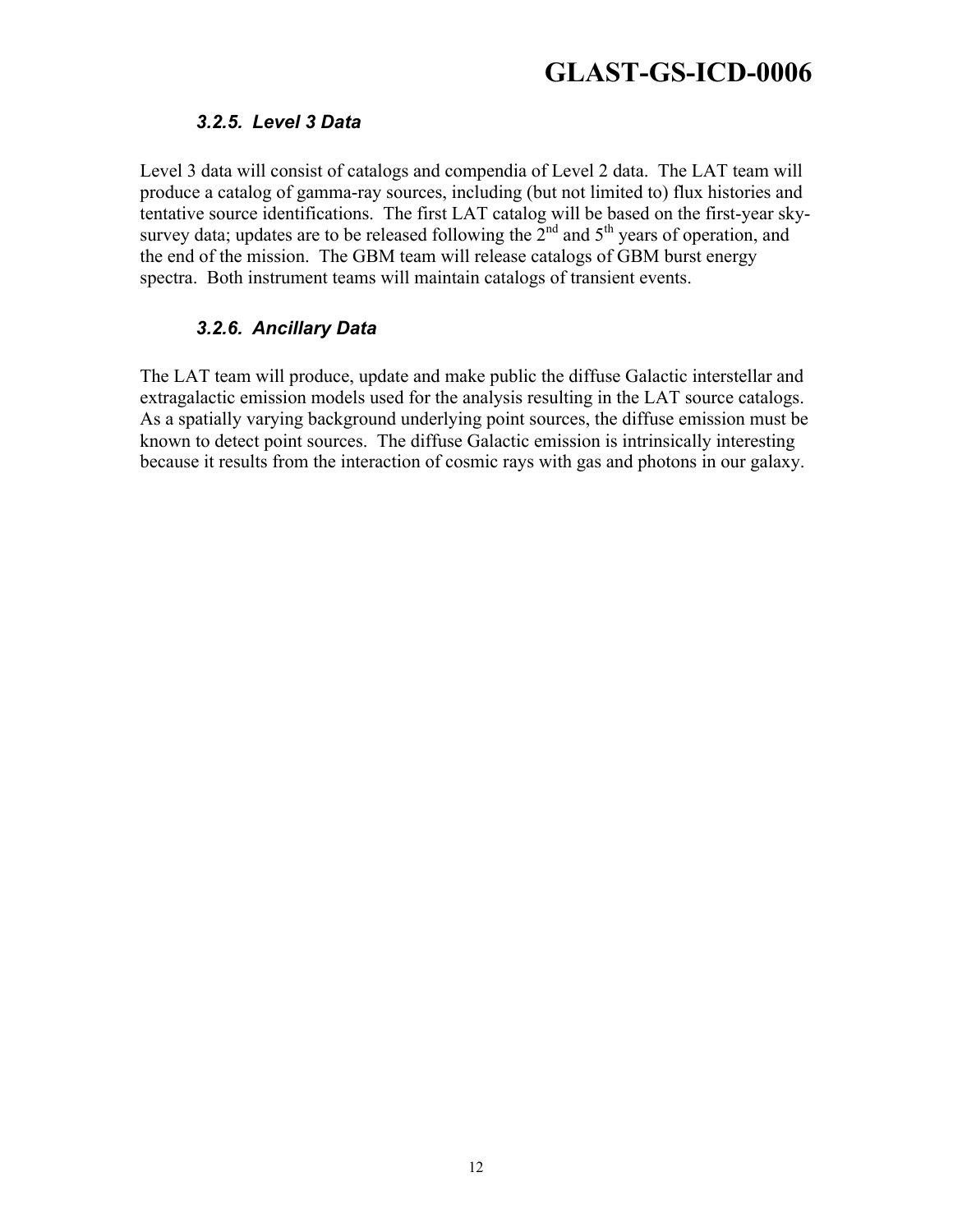### **4. Conventions**

#### **4.1. File Types**

Unless otherwise specified, files will be formatted as OGIP-compliant FITS files.<sup>1</sup>

#### **4.2. Representation of Time**

For timing analyses of celestial sources, Terrestrial Time (TT) is preferable to Coordinated Universal Time (UTC) because it does not require accounting for leap seconds. On the other hand, UTC is preferred by the MOC. Therefore, the Fermi ground system has decided that commands and other data products that the MOC will handle will use UTC, while the science data products will use TT. Consequently, TT has been adopted as the time system for the data products described in this document (with a few exceptions that will be described in the File Format Document). Time is represented in the data as a double precision offset in seconds—Mission Elapsed Time (MET)—from a fiducial time that is presented in the header. The same fiducial time—a date given by the MJDREF keyword—will be used by all science data products for both the GBM and the LAT. The Fermi convention is that MJDREF=51910

(UTC)=51910.0007428703703703703 (TT); the fractional part of MJDREF in the TT system compensates for the use of midnight in the UTC system as the reference time. We break MJDREF into two keywords: MJDREFI, the integer part; and MJDREFF, the fractional part. In addition, the SC clock drift for data obtained during periods when the GPS time signal is not available from the SC can also be specified.

#### **4.3. Representation of Spacecraft Position and Orientation**

The LAT and GBM position history files (LS-005 and GS-006, respectively) use different spacecraft position, orientation and velocity systems; see the relevant file definitions.

#### **4.4. File Names**

- 1. Files will have unique, human-readable names; newer versions of a data product will be distinguishable from earlier versions by the file name. The identity of a file may not depend on its position within the directory structure, although a file's name will allow it to be placed into such a system.
- 2. The allowed characters are the letters a-z, the numbers  $0-9$ , and separators '.' and ''; note that filenames are lower case. (These limitations are for consistency with ISO 9660 Level 2 specifications.)
- 3. File names will start with 'gl' and include (in order, as necessary):

 $1$  http://heasarc.gsfc.nasa.gov/docs/heasarc/ofwg/ofwg\_recomm.html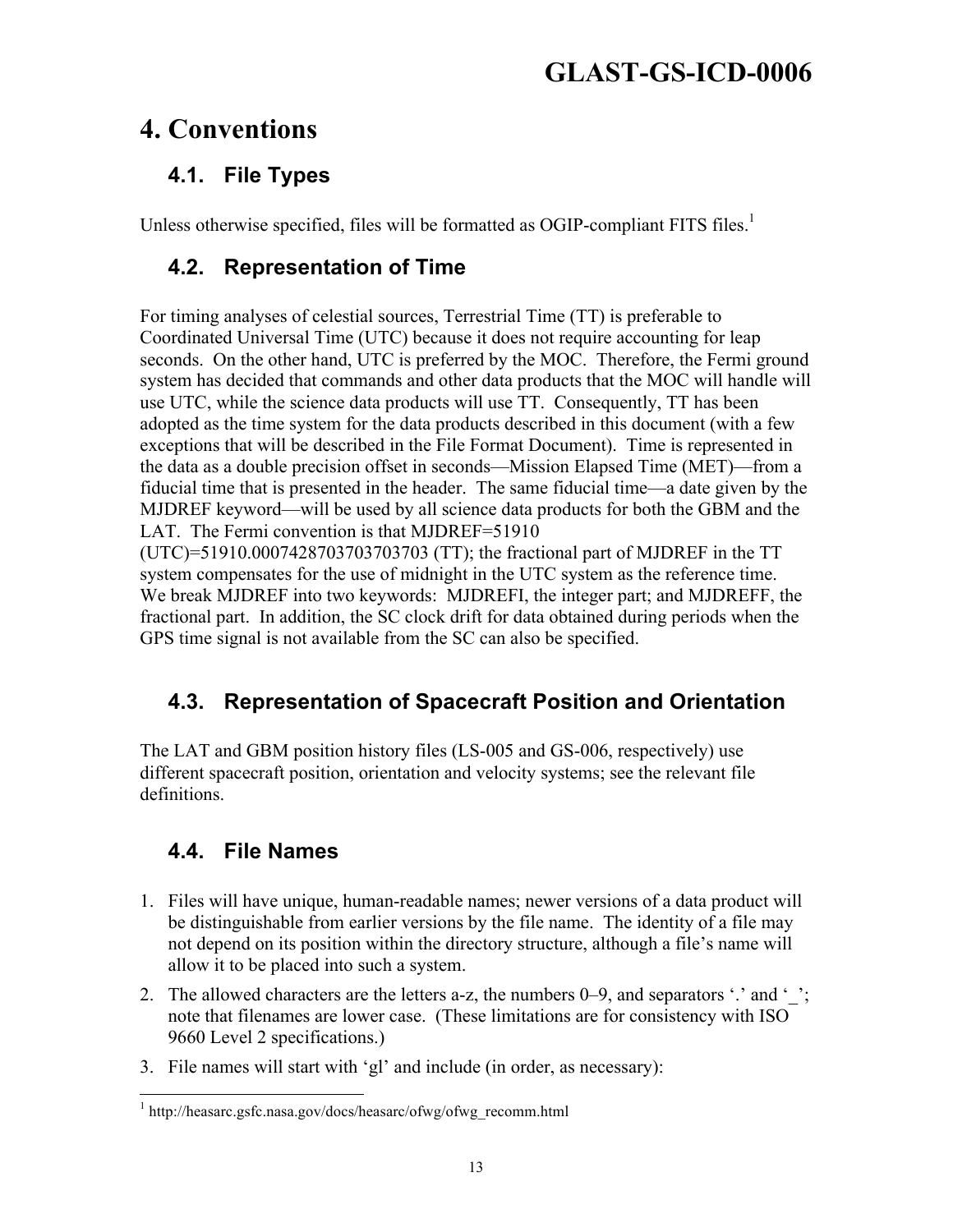i. The logical instrument: 'g' (GBM) or 'l' (LAT );

ii. Identifier for the data type, such as 'tte' for time tagged events;

iii. GBM detectors are identified by 'n' (NaI) or 'b' (BGO) followed by a single digit—hexadecimal is used for the 12 NaI detectors, while 'all' indicates files that apply to all detectors;

iv. LAT files may have an additional identifier specifying the processing version, a 'p' followed by three digits. This field was added later in the mission to help distinguish between reprocessing, incompatible formats, etc.;

v. Identifier such as burst 'bnyymmddfff', where yymmdd signifies the day and fff the fraction of day;

vi. Identifier such as 'rnnnnnnnnnn' signifies the start time of a LAT run in MET;

vii. Version number, such as v03 or v003, starting with 00 or 000; and

viii. Three-character format type as file extension, e.g., .fit for FITS file.

An example of a GBM burst filename is glg\_tte\_n1\_bn080109123\_v03.fit, the 4<sup>th</sup> version of a FITS file with TTE data from the GBM's NaI detector #1 for burst bn080109123. An example of a daily GBM filename is glg\_cspec\_n0\_070605\_v01.pha, the  $2<sup>nd</sup>$  version of a FITS file with CSPEC spectra from the GBM's NaI detector #0 for June 5, 2007. An example of a LAT filename is gll\_pt\_p130\_r0321819587\_v01fit, the 2<sup>nd</sup> version of the FITS file with pointing and time data from the pass starting at MET 321819587 (March 14, 2011 18:19:45 TUC) for processing version 130.

#### **4.5. FITS Headers**

The headers of FITS files provide the metadata necessary for the interpretation of the contents of the files. Every FITS file has a so-called primary header-data unit (HDU) followed by any number of extension header-data units. The FITS standard allows duplication of metadata between primary and extension headers. Originally we planned to minimize repetition between headers to make the files easier to maintain. However, many tools do not read the primary header and use the extension headers exclusively. Therefore the Fermi convention is that primary header will be a complete description identifying the file and how it was created (i.e., including information about processing the data such as the software, processing date, input files, etc.), headers for extensions with the core data (e.g., count rates, events) will have complete information about the data (e.g., time range, source, detectors), while ancillary extensions (e.g., EBOUNDS, GTI) will have stripped down headers.

The following information will be in one of the headers:

1. The name and version number of the software used to produce the data product (CREATOR keyword, HEASARC FITS Working Group Recommendation R7);

2. Sufficient information to identify the mission (TELESCOP keyword) and instrument (INSTRUME keyword).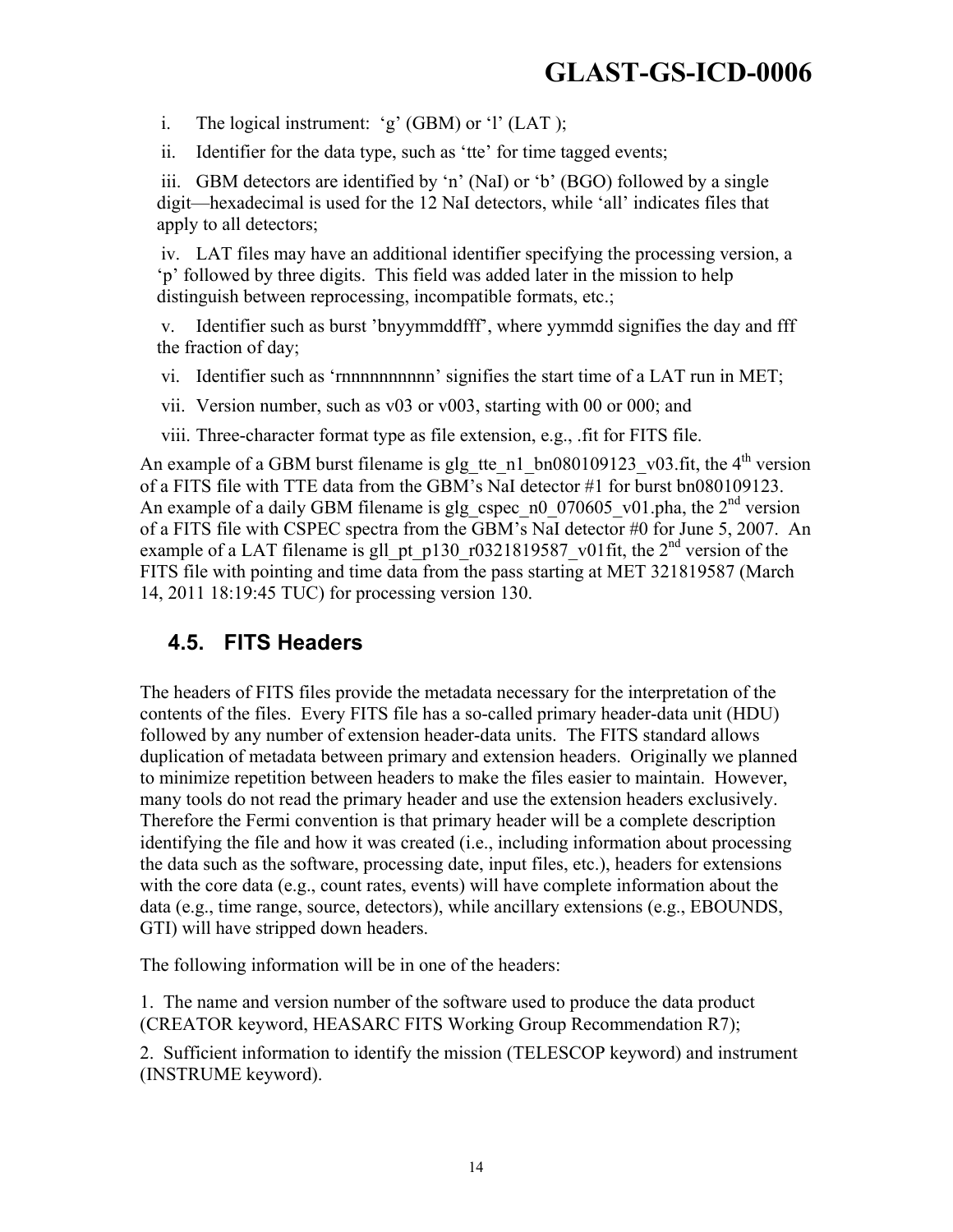3. HEASARC HDU keywords (HEASARC FITS Working Group Recommendation R8), to the extent practical;

4. The data's maximum (TLMAXx keyword) and minimum (TLMINx keyword) values in definitions of columns in the binary table extensions (HEASARC FITS Working Group Recommendation R6);

5. The units of the quantities (TUNITx keyword) following HEASARC recommendations for the units of physical quantities (OGIP Memo OGIP/93-001);

6. The date that the data product was created (DATE keyword) in YYYY-MM-DD format. Multiple representations of the data's time range (e.g., the beginning and end time of the observations in the data product) can be used in the headers (e.g., both as a date and as MET);

7. CHECKSUM and DATASUM keywords for verification of file integrity (Seaman & Pence 1995), in each header. CHECKSUM is the checksum for the entire HDU (i.e., the ASCII header and the data tables) and DATASUM is the checksum just for the data tables.

#### **4.6. Data Product Delivery**

The data products will be transferred from the creator of the product to the relevant ground system elements using the FASTCOPY protocol. The product file(s) and a manifest file are stored in a TAR-format file. The protocol includes validation of the transferred files and notification of the sending element that the transfer has been successful. The details about the manifest file format and the FASTCopy transfer options are explained in Appendix A.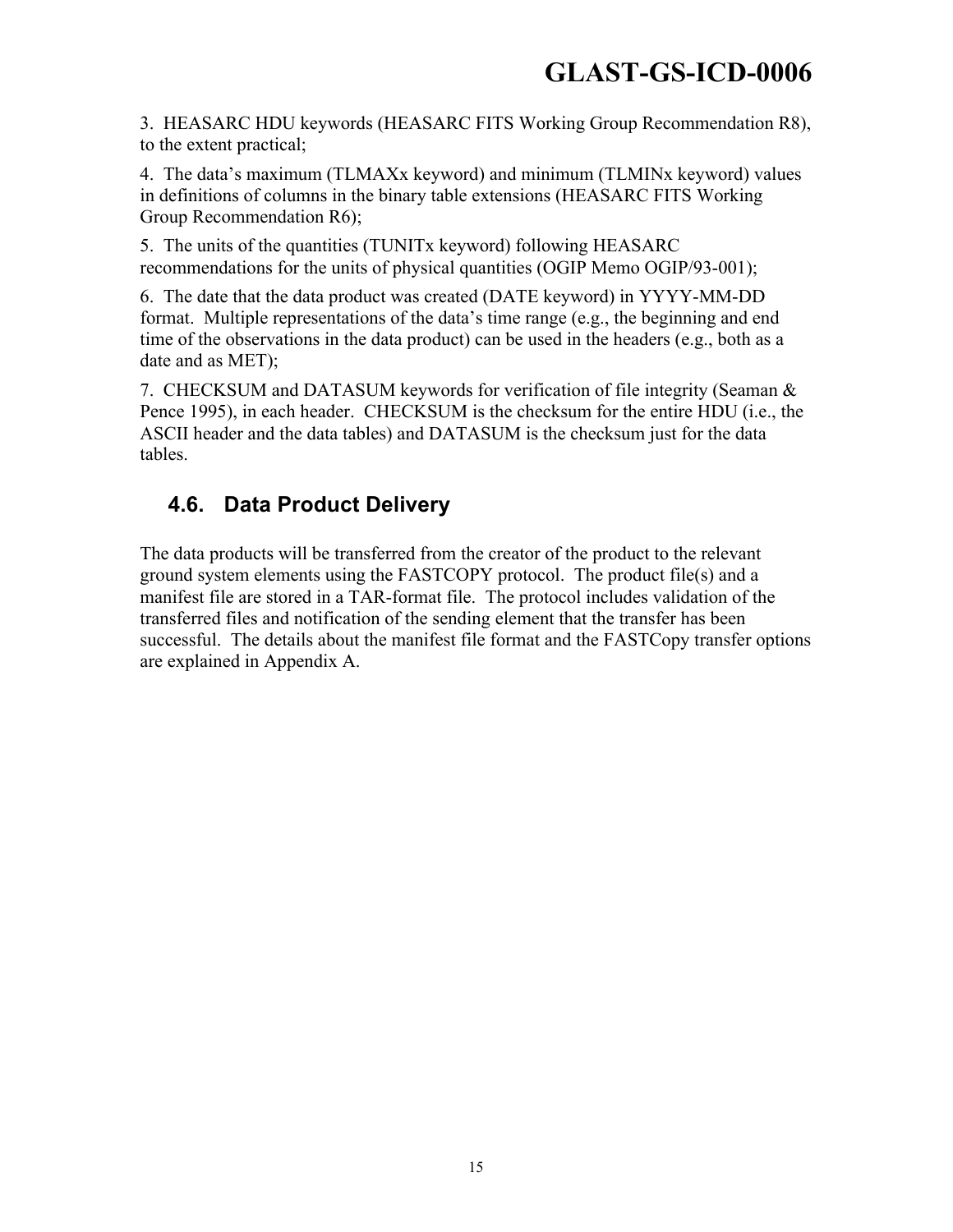### **5. Summary of the Data Products and Their Delivery Schedule**

The tables below are organized by the sources of the relevant data and their delivery schedule. The data products are identified by 2 letters—the first indicating the ground system element producing the data product, the second the element receiving the data and then by a number. 'g' denotes the GIOC and 'l' the LISOC.

#### **5.1. Data Products Originating in the GIOC**

The GIOC will transfer three categories of data products: daily, burst and updates.

#### *5.1.1. Daily Data Products*

The daily data products consist of data that are produced continuously regardless of whether a burst occurred. Thus these products are the count rates from all detectors, the monitoring of the detector calibrations (e.g., the position of the 511 keV line), and the spacecraft position and orientation. The underlying Level 0 data arrive continuously with each Ku band downlink. However, the GIOC will form FITS files of the resulting Level 1 data covering an entire calendar day (UTC); these daily files are then sent to the FSSC. Consequently, the data latency is about one day: the first bit from the beginning of a calendar day may arrive a few hours after the day began while the last bit will be processed and added to the data product file a few hours after the day ended. These data products may be sent to the FSSC file by file as they are produced, not necessarily in one package for a given day.

On 26 November 2012, the GBM flight software was updated to allow operation in a new data-taking mode. In nominal operation mode, the GBM is now continuously recording and sending to the ground time-tagged events (TTE) with 2 µs precision, synchronized to GPS once per second. This continuous TTE mode will be throttled in selected (nominally, sun-facing) detectors at times of high solar activity to avoid telemetry volume problems at the spacecraft and mission operations level.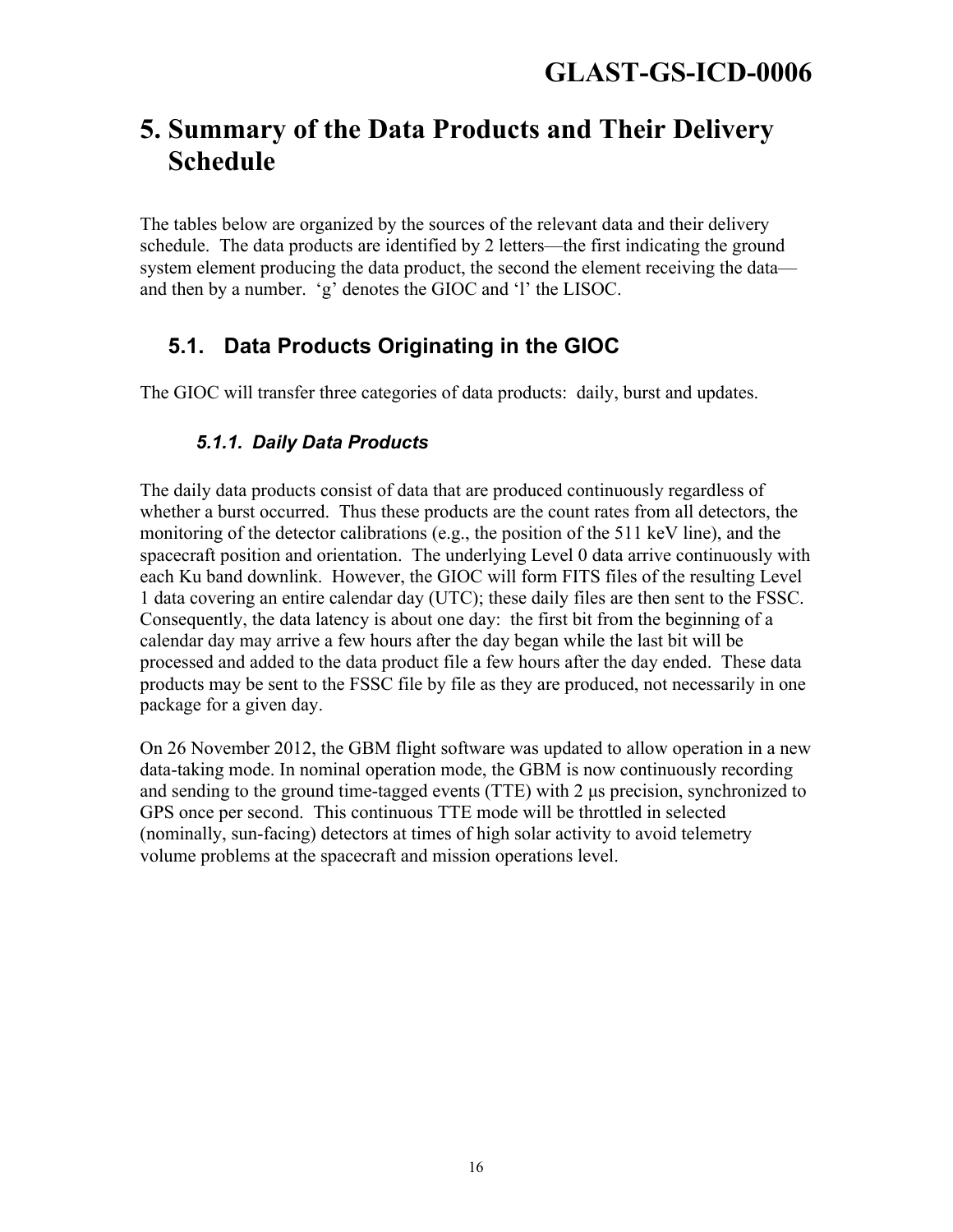|                    | <b>Table 5-1: GIOC Daily Data Products Descriptions</b> |                                                                                                                                                                                      |                                                                                      |                                                   |        |  |
|--------------------|---------------------------------------------------------|--------------------------------------------------------------------------------------------------------------------------------------------------------------------------------------|--------------------------------------------------------------------------------------|---------------------------------------------------|--------|--|
| <b>ICD ID</b>      | Product                                                 | <b>Description</b>                                                                                                                                                                   | Latency                                                                              | <b>Size</b>                                       | Level  |  |
| $GS-001$<br>GS-002 | CTIME (daily<br>version)<br>CSPEC (daily<br>version)    | The counts accumulated every 0.256<br>seconds in 8 energy channels for each of<br>the 14 detectors.<br>The counts accumulated every 4.096<br>seconds in 128 energy channels for each | 24 hours after<br>receipt of last<br>input data<br>24 hours after<br>receipt of last | 230 MB<br>(16 MB)<br>/file)<br>290 MB<br>(20.6MB) | 1<br>1 |  |
| GS-003             | <b>TTE</b><br>(continuous)<br>version)                  | of the 14 detectors.<br>Event data for each detector with a time<br>precise to 2 microseconds, in 128 energy<br>channels.                                                            | input data<br>24 hours after<br>receipt of last<br>input data                        | /file)<br>$\sim 10$ GB<br>(66)<br>MB/file)        | 1      |  |
| $GS-005$           | GBM gain and<br>energy<br>resolution<br>history         | History of the detector gains and energy<br>resolutions; required for calculating<br><b>DRMs</b>                                                                                     | 24 hours after<br>receipt of last<br>input data                                      | 42kB<br>(3kB/file)                                | 1      |  |
| GS-006             | Fermi position<br>and attitude<br>history               | History of Fermi's position and attitude,<br>required for calculating DRMs                                                                                                           | 24 hours after<br>receipt of last<br>input data                                      | 3MB                                               | 1      |  |
| $GS-013$           | TTE (hourly<br>version)                                 | Time tagged events which occurred<br>during the hour including up to the last<br>120 seconds of events from the previous<br>hour.                                                    | 24 hours after<br>receipt of last<br>input data                                      | 40-60 MB<br>$(3-4.5)$<br>MB/file)                 | 1      |  |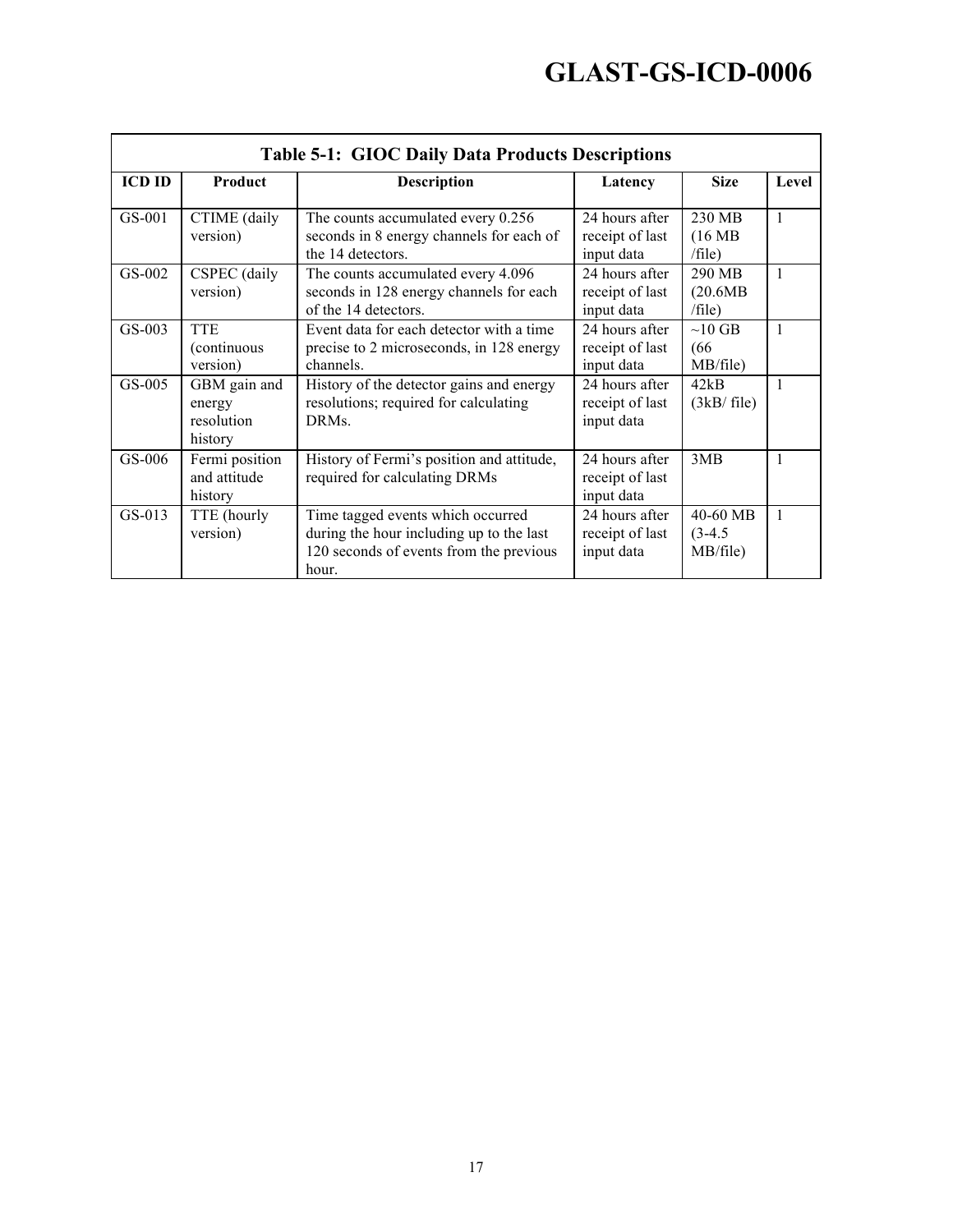|               |                                | Table 5-2: GIOC Daily Data Products-Filenames                                                                                                                                                      |                                      |  |  |
|---------------|--------------------------------|----------------------------------------------------------------------------------------------------------------------------------------------------------------------------------------------------|--------------------------------------|--|--|
| <b>ICD ID</b> | Filename                       | <b>Definition</b>                                                                                                                                                                                  | Number of<br><b>Files</b> per<br>Day |  |  |
| GS-001        | glg_ctime_wz_yymmdd_vxx.pha    | $w = 'n'$ or 'b' for detector type<br>$z = 0$ to b for detector number (hex a and b<br>used)<br>yymmdd = year, month and day<br>$xx =$ the version number                                          | 14                                   |  |  |
| GS-002        | glg_cspec_wz_yymmdd_vxx.pha    | $w = 'n'$ or 'b' for detector type<br>$z = 0$ to b for detector number (hex a and b<br>used)<br>yymmdd = year, month and day<br>$xx =$ the version number                                          | 14                                   |  |  |
| GS-003        | glg tte wz yymmddfff vxx.fit   | $w = 'n'$ or 'b' for detector type<br>$z = 0$ to b for detector number (hex a and b<br>used)<br>$yymmdd = year$ , month and day<br>$\text{fff}$ = fraction of the day<br>$xx =$ the version number | ~154                                 |  |  |
| $GS-005$      | glg_spechist_wz_yymmdd_vxx.fit | $w$ — 'n' or 'b', depending on the detector<br>type<br>$z = 0$ to b for detector number (hex a and b<br>used)<br>$yymmdd = year$ , month and day<br>$xx =$ the version number                      | 14                                   |  |  |
| GS-006        | glg poshist all yymmdd vxx.fit | $yymmdd = year$ , month and day<br>$xx =$ the version number                                                                                                                                       | $\mathbf{1}$                         |  |  |
| GS-013        | glg tte wz yymmdd HHz vxx.fit  | $w = 'n'$ or 'b' for detector type<br>$z = 0$ to b for detector number (hex a and b<br>used)<br>$yymmd =$ the date<br>$HH = hour of day in UTC (00 - 23)$<br>$xx =$ the version number             | 24                                   |  |  |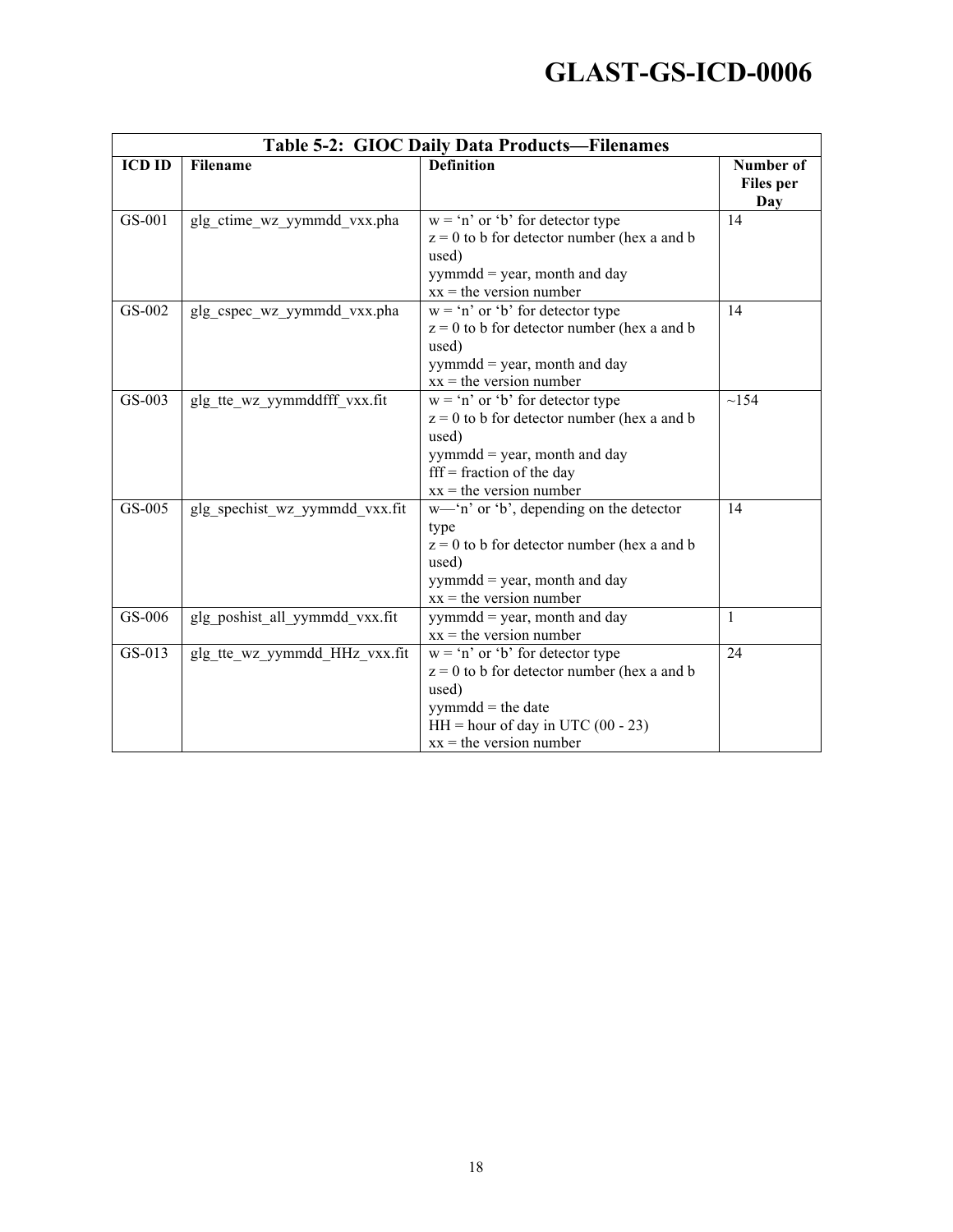#### *5.1.2. Burst Data Products*

The burst data products are the files pertaining to a given burst trigger that are produced and sent to the FSSC within a day after the burst trigger, regardless of whether the trigger resulted from a burst (for example, a solar flare or an electron precipitation event may have caused the trigger). The GBM will also trigger on increases in the count rate from transients that are not bursts; on board and ground classification will determine whether the trigger was produced by a burst. The files include lists of counts, binned counts, and the response and background spectra necessary to analyze the burst data. The burst products also include catalog files with summary data resulting from pipeline processing and a file with the TRIGDAT messages sent down over TDRSS immediately after a burst. If the trigger is classified as an event other than a burst, then a simple TCAT catalog file (GS-105) is provided. If the trigger is a burst, then a BCAT catalog file (GS-106) containing additional parameters is provided.

|                             | <b>Table 5-3: GIOC Burst Data Products Descriptions</b> |                                                                                              |                                |                                       |              |  |  |
|-----------------------------|---------------------------------------------------------|----------------------------------------------------------------------------------------------|--------------------------------|---------------------------------------|--------------|--|--|
| <b>ICD ID</b>               | Product                                                 | <b>Description</b>                                                                           | Latency                        | <b>Size</b><br>(bytes)                | Level        |  |  |
| GS-101                      | CTIME (burst<br>version)                                | For each detector, the counts<br>accumulated every 0.256 s in 8<br>energy channels           | $1$ day                        | 16MB<br>$(1.15 \text{ MB})$<br>/file) | $\mathbf{1}$ |  |  |
| GS-102                      | <b>CSPEC</b> (burst<br>version)                         | For each detector, the counts<br>accumulated every 4.096 s or<br>less in 128 energy channels | $1$ day                        | 16MB<br>$(1.15 \text{ MB})$<br>/file) | $\mathbf{1}$ |  |  |
| GS-103                      | <b>GBM TTE</b>                                          | Event data for each detector in<br>128 energy channels.                                      | 1 day                          | 40-60MB<br>$(3-4.5)$ MB<br>/file      | $\mathbf{1}$ |  |  |
| GS-104                      | <b>GBM DRMs</b>                                         | 8 and 128 energy channel<br>DRMs for all 14 detectors                                        | 1 day                          | 6 MB (0.4<br>MB /file)                | $\mathbf{1}$ |  |  |
| GS-105                      | <b>GBM</b> Trigger<br><b>Catalog Entry</b><br>(TCAT)    | Classification of GBM trigger<br>with some characteristics                                   | 1 day, updated<br>periodically | $20$ kB                               | $\mathbf{1}$ |  |  |
| GS-106<br>(GRB)<br>trigger) | <b>GBM Burst</b><br><b>Catalog Entry</b><br>(BCAT)      | Parameters describing the burst<br>(e.g., durations, fluences)                               | 1 day, updated<br>periodically | 100-200kB                             | $\mathbf{1}$ |  |  |
| GS-107                      | <b>GBM TRIGDAT</b>                                      | All the GBM's messages<br>downlinked through TDRSS                                           | 1 day                          | 50-100 kB                             | $\mathbf{1}$ |  |  |
| GS-108                      | <b>GBM Background</b><br>Files                          | Backgrounds for spectral fitting                                                             | 1 day                          | 28kB (1kB<br>/file)                   | $\mathbf{1}$ |  |  |
| GS-109<br>(GRB)<br>trigger) | <b>GBM</b> Spectral<br><b>Catalog Entry</b><br>(SCAT)   | Parameters describing the burst<br>spectra (e.g., models and fits)                           | updated<br>periodically        | 100-200 kB                            | $\mathbf{1}$ |  |  |
| $GS-110$                    | <b>GBM</b> Localization                                 | GBM localization contours<br>(text)                                                          | $1$ day                        | 10kB                                  | $\mathbf{1}$ |  |  |
| GS-111                      | <b>GBM</b> Localization                                 | GBM localization contours<br>(FITS)                                                          | 1 day                          | 2 MB                                  | $\mathbf{1}$ |  |  |

Note that, although still listed here, the GS-108 GBM Background Files, are not created by the GIOC and were never served to the public.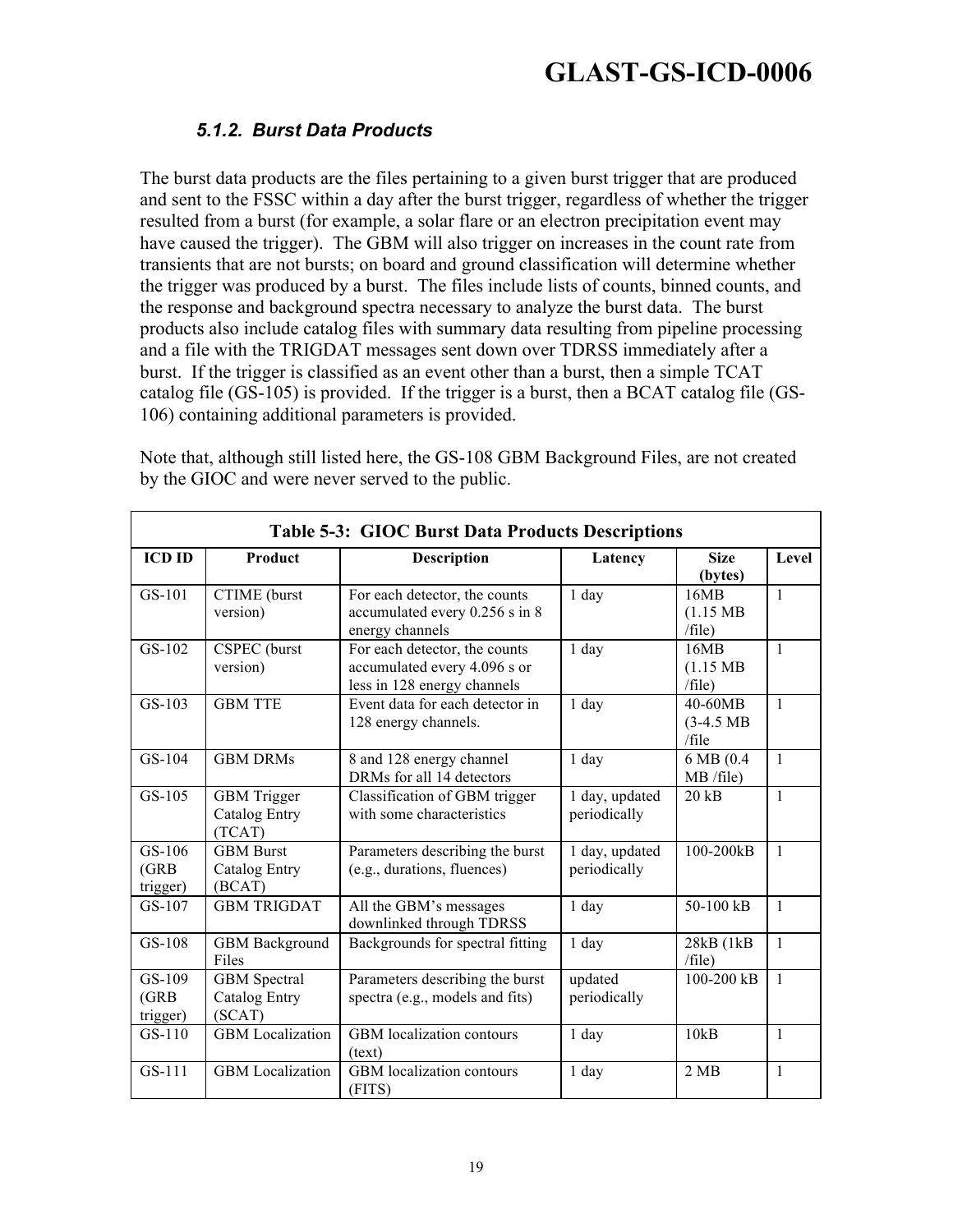| .<br>GS-1<br>. | $\mathbf{p}_{\mathbf{i}\mathbf{X}}$<br>. ÷RM :<br>$\Lambda$ | Pix<br>GBM<br>HEAL<br>localization | dav | 2 MB |  |
|----------------|-------------------------------------------------------------|------------------------------------|-----|------|--|
|                |                                                             | . <u>.</u>                         |     |      |  |

|            | Table 5-4: GIOC Burst Data Products-Filenames |                                                                |              |  |
|------------|-----------------------------------------------|----------------------------------------------------------------|--------------|--|
| <b>ICD</b> | <b>Filename</b>                               | <b>Definition</b>                                              | <b>Files</b> |  |
| ID         |                                               |                                                                | per          |  |
|            |                                               |                                                                | <b>Burst</b> |  |
| GS-101     | glg ctime wz bnyymmddfff vxx.pha              | $w = 'n'$ or 'b' for detector type                             | 14           |  |
|            |                                               | $z = 0$ to b for detector number (hex a                        |              |  |
|            |                                               | and b used)                                                    |              |  |
|            |                                               | $yymmdd = year$ , month and day                                |              |  |
|            |                                               | $\text{fff}$ = fraction of the day                             |              |  |
|            |                                               | $xx =$ the version number                                      |              |  |
| GS-102     | glg_cspec_wz_bnyymmddfff_vxx.pha              | $w = 'n'$ or 'b' for detector type                             | 14           |  |
|            |                                               | $z = 0$ to b for detector number (hex a                        |              |  |
|            |                                               | and b used)                                                    |              |  |
|            |                                               | yymmdd = year, month and day                                   |              |  |
|            |                                               | $\text{fff}$ = fraction of the day                             |              |  |
|            |                                               | $xx =$ the version number                                      |              |  |
| GS-103     | glg tte wz bnyymmddfff vxx.fit                | $w = 'n'$ or 'b' for detector type                             | 14           |  |
|            |                                               | $z = 0$ to b for detector number (hex a                        |              |  |
|            |                                               | and b used)                                                    |              |  |
|            |                                               | $yymmdd = year$ , month and day                                |              |  |
|            |                                               | $\text{fff}$ = fraction of the day                             |              |  |
|            |                                               | $xx =$ the version number                                      |              |  |
| GS-104     | glg uu wz bnyymmddfff vxx.rsp                 | uu='cspec' or 'ctime'                                          | 28           |  |
|            | or                                            | $w = 'n'$ or 'b' for detector type                             |              |  |
|            | glg uu wz bnyymmddfff vxx.rsp2                | $z = 0$ to b for detector number (hex a                        |              |  |
|            | for RSPII formatted files.                    | and b used)                                                    |              |  |
|            |                                               | yymmdd = year, month and day<br>$\text{fff}$ = fraction of day |              |  |
|            |                                               | $xx =$ the version number                                      |              |  |
| GS-105     | glg tcat all bnyymmddfff vxx.fit              | $yymmdd = year$ , month and day                                | $\mathbf{1}$ |  |
| $(non-$    |                                               | $\text{fff}$ = fraction of day                                 |              |  |
| burst      |                                               | $xx =$ the version number                                      |              |  |
| trigger)   |                                               |                                                                |              |  |
| $GS-106$   | glg bcat all bnyymmddfff vxx.fit              | yymmdd = year, month and day                                   | $\mathbf{1}$ |  |
| (burst     |                                               | $\text{fff}$ = fraction of day                                 |              |  |
| trigger)   |                                               | $xx = file$ version number                                     |              |  |
| GS-107     | glg trigdat all bnyymmmddfff vxx.fit          | $yymmdd = year$ , month and day                                | $\mathbf{1}$ |  |
|            |                                               | $\text{fff}$ = fraction of day                                 |              |  |
|            |                                               | $xx = version number$                                          |              |  |
| GS-108     | glg uu wz bnyymmddfff vxx.bak                 | uu='cspec' or 'ctime'                                          | 28           |  |
|            |                                               | $w = 'n'$ or 'b' for detector type                             |              |  |
|            |                                               | $z = 0$ to b for detector number (hex a                        |              |  |
|            |                                               | and b used)                                                    |              |  |
|            |                                               | yymmdd = year, month and day                                   |              |  |
|            |                                               | $\text{fff}$ = fraction of day                                 |              |  |
|            |                                               | $xx =$ the version number                                      |              |  |
| GS-109     | glg_scat_all_bnyymmddfff_type_modl_vxx.fit    | $yymmdd = year$ , month and day                                | $\mathbf{1}$ |  |
|            |                                               | $\text{fff}$ = fraction of day                                 |              |  |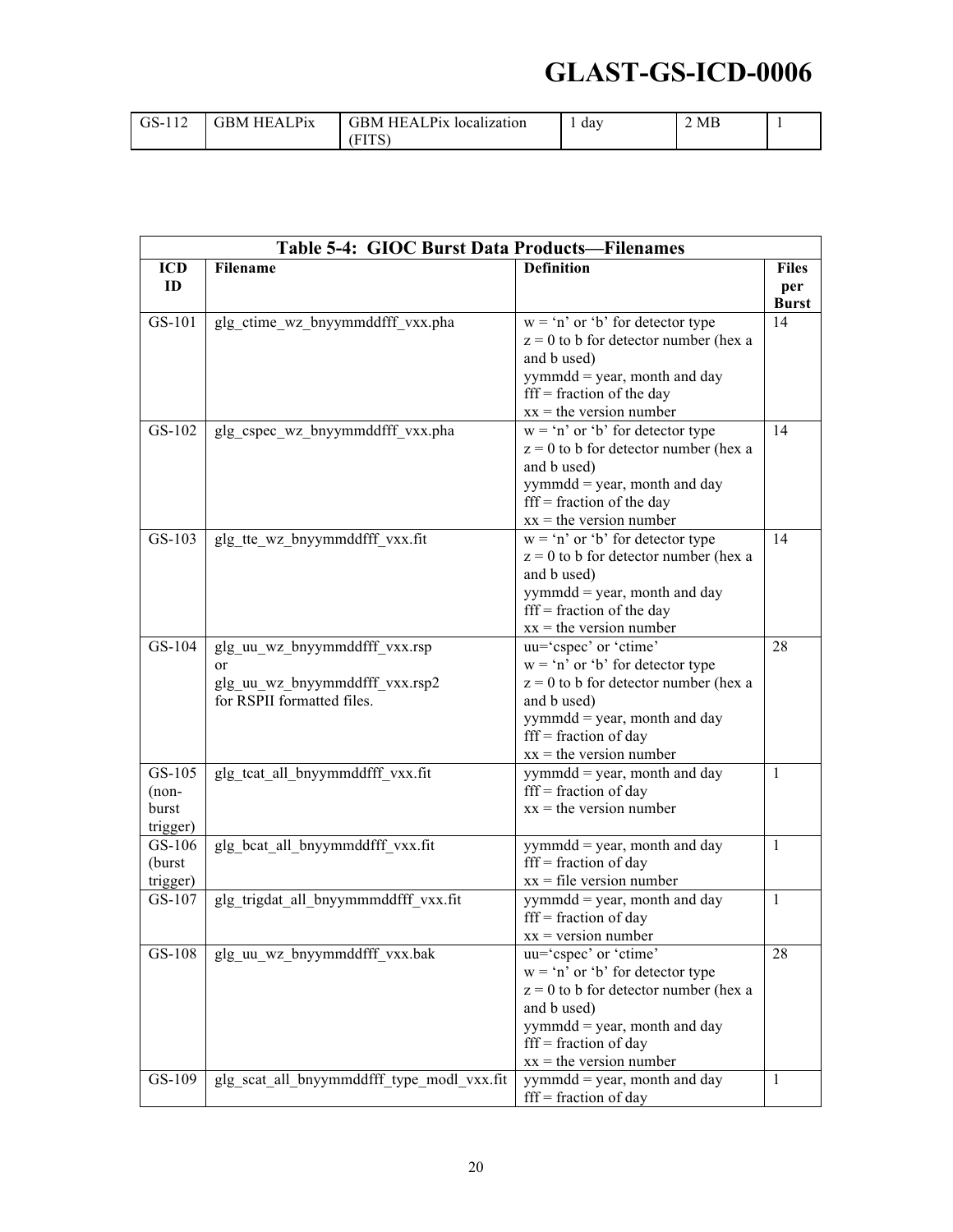|        |                                     | $xx = version$ number<br>type="pflx", "flnc" or "time"<br>modl="plaw","comp","band","sbpl"       |  |
|--------|-------------------------------------|--------------------------------------------------------------------------------------------------|--|
| GS-110 | glg loclist all bnyymmddfff vnn.txt | yymmdd—the date of the trigger<br>$\text{ff} = \text{fraction of day}$<br>xx=file version number |  |
| GS-111 | glg locprob all bnyymmddfff vnn.fit | yymmdd—the date of the trigger<br>$\text{ff}$ = fraction of day<br>xx=file version number        |  |

#### *5.1.3. Updates*

The final category of GIOC data products are updated and sent to the FSSC periodically as required by new analysis. These include calibrations that either do not change with time or change slowly. The catalogs—trigger, burst and spectral—are in this category. A preliminary version of the burst catalog file is distributed with the other burst data, while a number of updates will be provided subsequently as the data are reanalyzed, often with human intervention, or as part of a published catalog paper.

|                                        | Table 5-5: GIOC Data Products Delivered as Updates     |                                                                                                                                |                           |                                                  |                        |                |  |
|----------------------------------------|--------------------------------------------------------|--------------------------------------------------------------------------------------------------------------------------------|---------------------------|--------------------------------------------------|------------------------|----------------|--|
| <b>ICD ID</b>                          | Product                                                | <b>Description</b>                                                                                                             | <b>Number</b><br>of Files | Frequency                                        | <b>Size</b><br>(bytes) | Level          |  |
| GS-007                                 | <b>GBM PHA</b><br>Look-Up<br>Tables                    | Tables of the<br>correspondence between<br>CTIME and CSPEC<br>energy channels and the<br>photopeak energy for each<br>detector | $\overline{4}$            | Every $\sim 6$<br>months                         | 4kB<br>(1kB/<br>file)  | $\mathbf{1}$   |  |
| GS-008                                 | <b>GBM DRM</b><br>Database<br>Compressed<br>Leaf Files | DRMs on a grid of zenith<br>and azimuth angles                                                                                 | <b>TBD</b>                | Every $~6$<br>months                             | 100GB                  | $\mathbf{1}$   |  |
| GS-009                                 | <b>GBM</b> Low<br>Level<br>Threshold File              | Records periods of non-<br>standard Low Level<br>Threshold (LLT)<br>operation.                                                 | 1                         | Updated<br>periodically                          | 4.5K                   | $\mathbf{1}$   |  |
| GS-105<br>$(non-$<br>burst<br>trigger) | <b>GBM</b> Trigger<br><b>Catalog Entry</b>             | Classification of GBM<br>trigger with some<br>characteristics                                                                  | 1                         | Updated<br>periodically<br>after initial<br>file | 20 kB                  | $\overline{2}$ |  |
| GS-106<br>(burst<br>trigger)           | <b>GBM Burst</b><br>Catalog Entry                      | Parameters describing the<br>burst (e.g., durations,<br>fluences)                                                              | $\mathbf{1}$              | Updated<br>periodically                          | $100 -$<br>200 kB      | $\overline{2}$ |  |
| GS-109<br>(burst<br>trigger)           | <b>GBM</b> Spectral<br>Catalog Entry                   | Parameters describing the<br>burst spectra (e.g., models)<br>and fits)                                                         | $\mathbf{1}$              | Updated<br>periodically                          | $100 -$<br>200 kB      | $\overline{2}$ |  |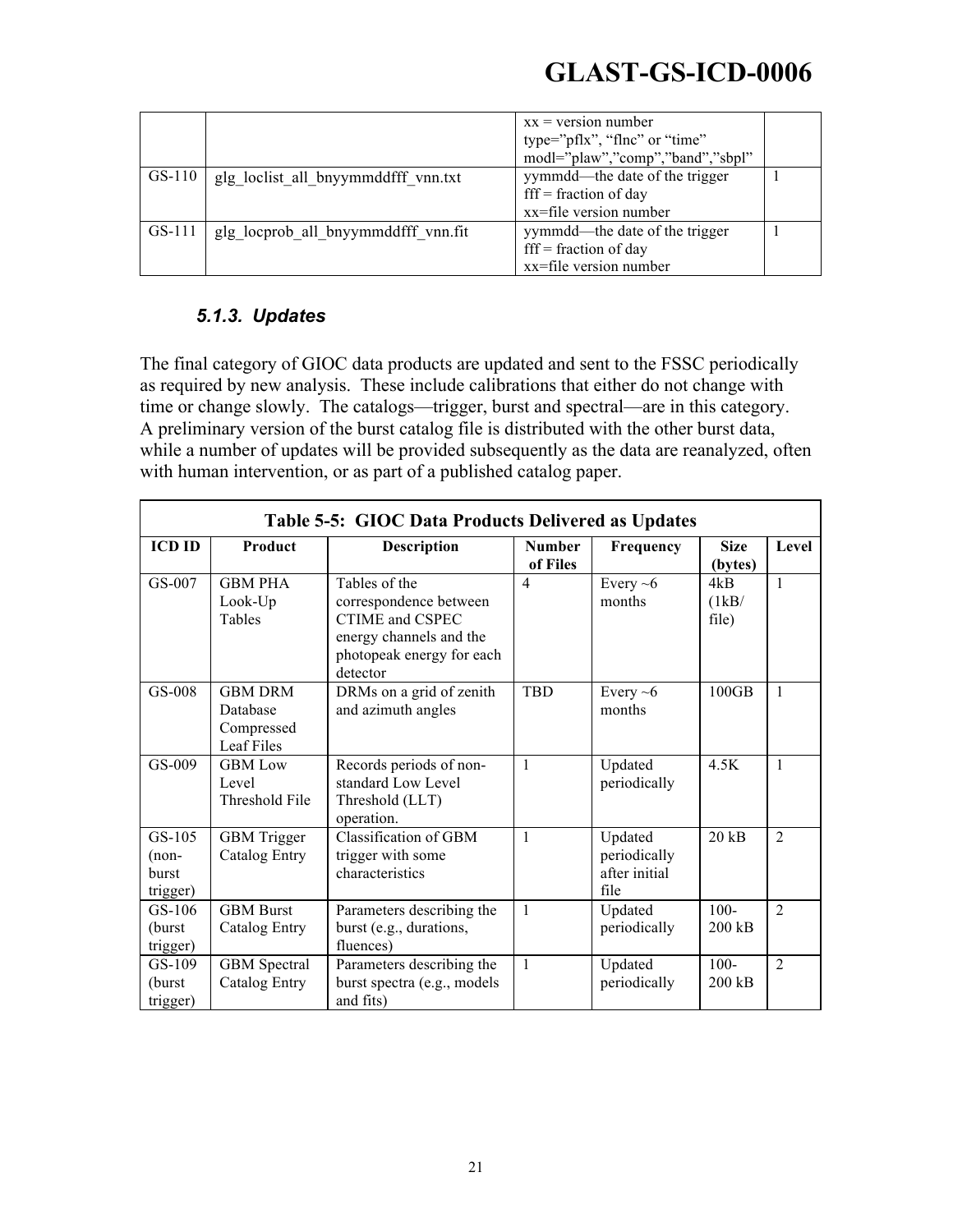| Table 5-6: GIOC Data Products Delivered as Updates—Filenames |                                            |                                                                                                                                                                                                                     |                      |
|--------------------------------------------------------------|--------------------------------------------|---------------------------------------------------------------------------------------------------------------------------------------------------------------------------------------------------------------------|----------------------|
| <b>ICD</b><br>ID                                             | Filename                                   | <b>Definition</b>                                                                                                                                                                                                   | # of<br><b>Files</b> |
| GS-007                                                       | glg_lutww_zzz_yymmddfff_vxx.fit            | ww—datatype to which look up table<br>applies, ct for ctime and cs for cspec<br>zzz-nai or bgo<br>yymmdd-date of start of table<br>validity<br>fff-fraction of day<br>xx-version number                             | $\overline{4}$       |
| GS-008                                                       | glg leaf nt_zwwwwww_azyyyyyy_vxx.rsp       | $n = 'n'$ or 'b' for detector type<br>$t = 0$ to b for detector number (hex a<br>and b used)<br>wwwww—zenith angle, in milli-<br>degrees<br>yyyyyy-azimuth angle, in milli-<br>degrees<br>$xx =$ the version number | <b>TBD</b>           |
| GS-009                                                       | glg llt yymmdd vxx.csv                     | $symmdd = date$<br>$xx = version$ number                                                                                                                                                                            | 1                    |
| GS-105<br>$(non-$<br>burst<br>trigger)                       | glg tcat all bnyymmddfff vxx.fit           | yymmdd-the date of the trigger<br>$\text{fff}$ = fraction of day<br>xx-file version number                                                                                                                          | 1                    |
| $GS-106$<br>(burst<br>trigger)                               | glg bcat all bnyymmddfff vxx.fit           | $yymmdd = date$<br>$\text{fff}$ = fraction of day<br>$xx = version$ number                                                                                                                                          | $\mathbf{1}$         |
| GS-109                                                       | glg scat all bnyymmddfff type modl vxx.fit | $yymmdd = date$<br>$\text{fff}$ = fraction of day<br>$xx = version$ number<br>type="pflx", "flnc" or "time"<br>modl="plaw","comp","band","sbpl"                                                                     | $\mathbf{1}$         |

#### *5.1.4. FSSC Processing of GBM Daily Data Products*

The daily data products are copied into the appropriate Browse directory, and are cataloged by the date (the files cover a full day). Browse is the HEASARC's data portal (http://heasarc.gsfc.nasa.gov/db-perl/W3Browse/w3browse.pl).

#### *5.1.5. FSSC Processing of GBM Trigger Data Products*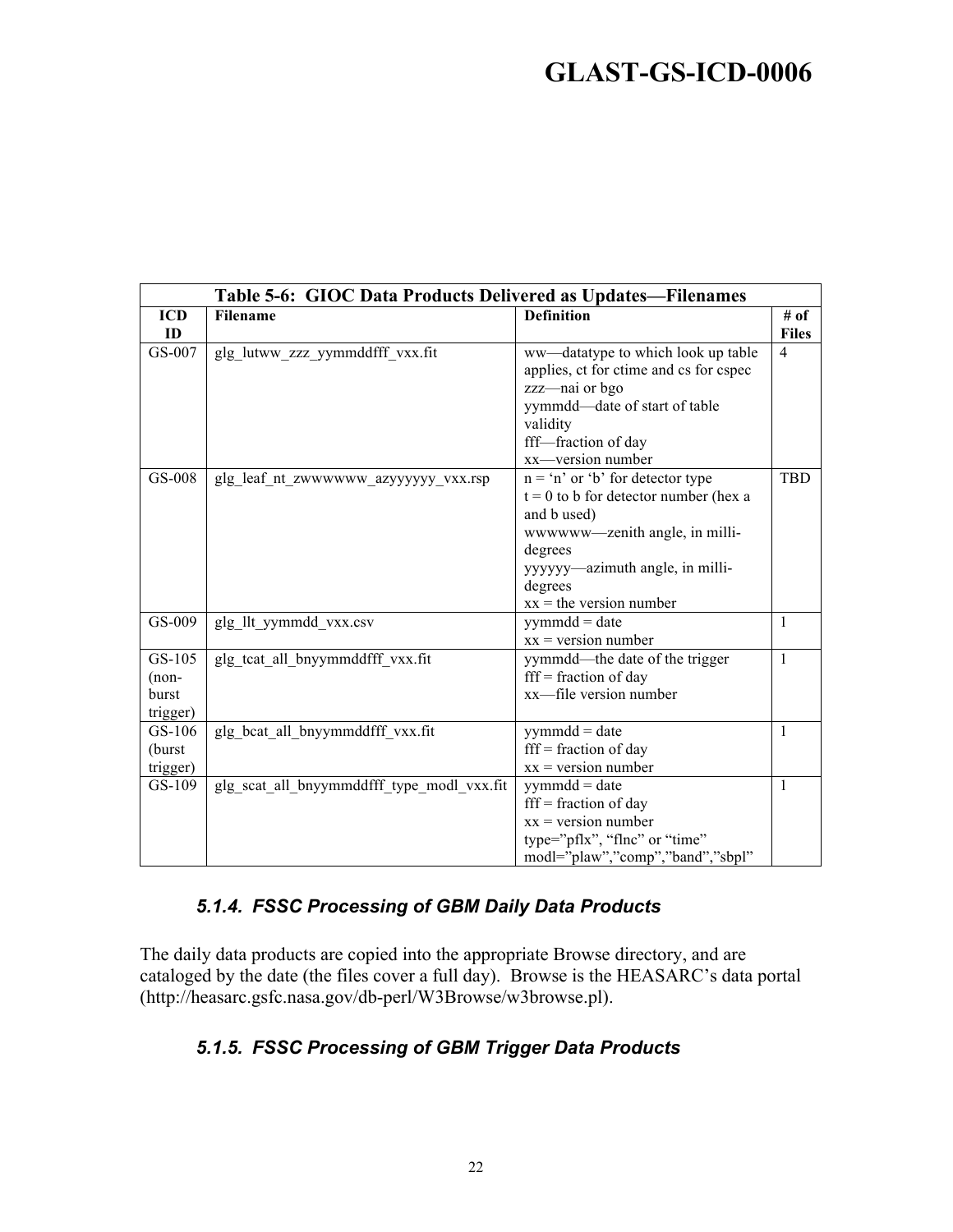Note that there are two Browse catalogs resulting from GBM triggers. All GBM triggers are entered into the Trigger Catalog, while only those triggers classified as bursts are entered in to Burst Catalog. Thus, a burst will be found in both the Trigger and Burst Catalogs.

The data products for all triggers are copied into the appropriate Browse Trigger Catalog directory, and the Browse Trigger Catalog entry is extracted from the TCAT catalog file that is one of the data products.

In Browse the data will be cataloged by the following quantities:

- Trigger time
- Position
- Source class
- Classification reliability

#### *5.1.6. FSSC Processing of GBM Burst Data Products*

The data products from a burst trigger are copied to the same directory tree as any trigger, and the Browse Burst Catalog entry is extracted from the BCAT catalog file that is one of the data products along with some information from the Trigger Catalog.

In Browse the data will be cataloged by the following quantities:

- Time
- Position
- Name
- Fluence
- Peak flux
- T<sub>90</sub>
- T50
- Last update date

The 'name' will initially be GRByymmddfff as assigned by pipeline processing, but will eventually be changed to GRByymmddx where x is null or 'A' or 'B' etc. This new name requires human intervention, noting whether another burst was detected on the same day.

These catalog quantities may be updated by new BCAT files, and the date of the last update is recorded in the last column. In particular, the OBJECT keyword may be changed from GRByymmddfff to GRByymmddx (x is null or 'A' or 'B' etc.) as a result of human intervention.

#### *5.1.7. FSSC Processing of Other GBM Data Products*

GS-007 and GS-008 are calibration files that are stored in the GBM CALDB. The GS-009 file is stored on the FTP disk for easy retrieval.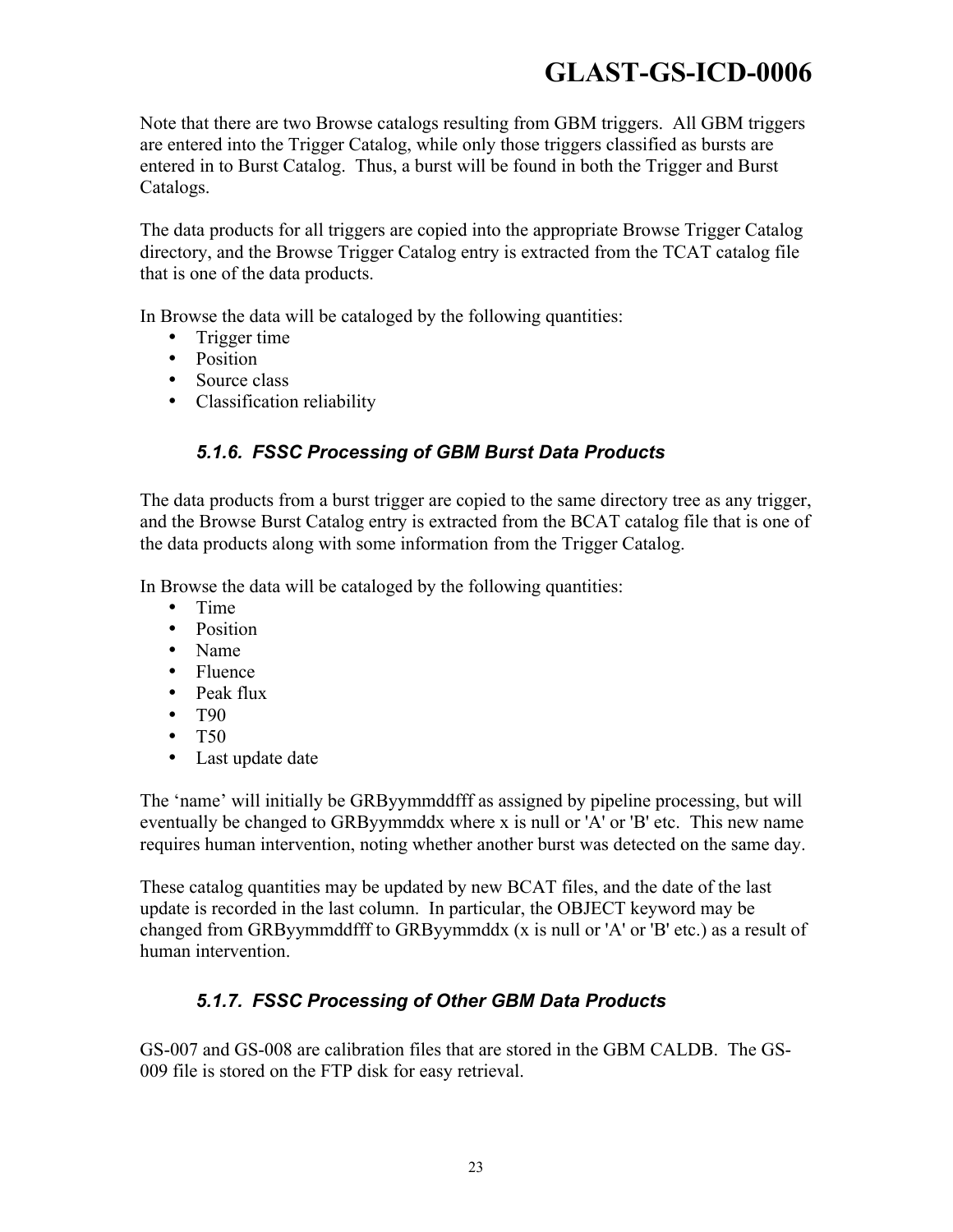#### **5.2. Data Products Originating in the LISOC**

#### *5.2.1. Daily Data Products*

The LISOC will process the Level 0 data after each Ku band downlink, breaking the data in to segments that span approximately one orbit, and send the resulting event and spacecraft position files to the FSSC.

Note that although still listed here, LS-003 Livetime Cubes are no longer created by the LISOC and were never served to the public.

|                  | Table 5-7: LISOC Data Products Delivered After Each Run |                                                                                     |                                              |         |                        |       |
|------------------|---------------------------------------------------------|-------------------------------------------------------------------------------------|----------------------------------------------|---------|------------------------|-------|
| <b>ICD</b><br>ID | Product                                                 | <b>Description</b>                                                                  | <b>Delivered</b>                             | Latency | <b>Size</b><br>(bytes) | Level |
| LS-<br>001       | <b>LAT</b> Events                                       | Subset of merit n-tuple for<br>subset of the events<br>telemetered to the ground    | Per processing<br>run $(\sim]16$ per<br>day) | 1 day   | 250 MB                 | 1     |
| LS-<br>002       | LAT photons                                             | Selected parameters from the<br>subset of events identified as<br>gamma-ray photons | Per processing<br>run $(\sim]16$ per<br>day) | $1$ day | 25 M                   | 1     |
| LS-<br>003       | <b>LAT Livetime</b><br>Cubes                            | LAT livetime as a function of<br>sky position and off axis<br>angle                 | Per processing<br>run $(\sim]16$ per<br>day) | $1$ day |                        | 1     |
| LS-<br>005       | LAT Pointing and<br>Livetime History                    | LAT orientation and mode at<br>30 s intervals; used to<br>calculate exposures       | Per processing<br>run $(\sim]16$ per<br>day) | $1$ day | $100 \text{ kB}$       | 1     |
| LS-<br>020       | LAT Pointing and<br>Livetime History 1s<br>resolution   | LAT orientation and mode at<br>1 s intervals; used to<br>calculate exposures        | Per processing<br>run (~16 per<br>day)       | 1 day   | 3 MB                   | 1     |

|                  | Table 5-8: LISOC Data Products Delivered After Each Run—Filenames |                                                                                                             |                           |  |
|------------------|-------------------------------------------------------------------|-------------------------------------------------------------------------------------------------------------|---------------------------|--|
| <b>ICD</b><br>ID | <b>Filename</b>                                                   | <b>Definition</b>                                                                                           | Number of<br><b>Files</b> |  |
| $LS-001$         | gll_ev_pxxx_rnnnnnnnnnn vxxx.fit                                  | $xxx = processing version number$<br>$n$ nnnnnnnnnnn = MET of beginning of<br>run<br>$xxx = version number$ |                           |  |
| $LS-002$         | gll_ph_pxxx_rnnnnnnnnnn vxxx.fit                                  | $xxx = processing version number$<br>$n$ nnnnnnnnnnn = MET of beginning of<br>run<br>$xxx = version number$ |                           |  |
| $LS-003$         | gll lt pxxx rnnnnnnnnnn vxxx.fit                                  | $xxx = processing version number$<br>$n$ nnnnnnnnnnn = MET of beginning of<br>run                           |                           |  |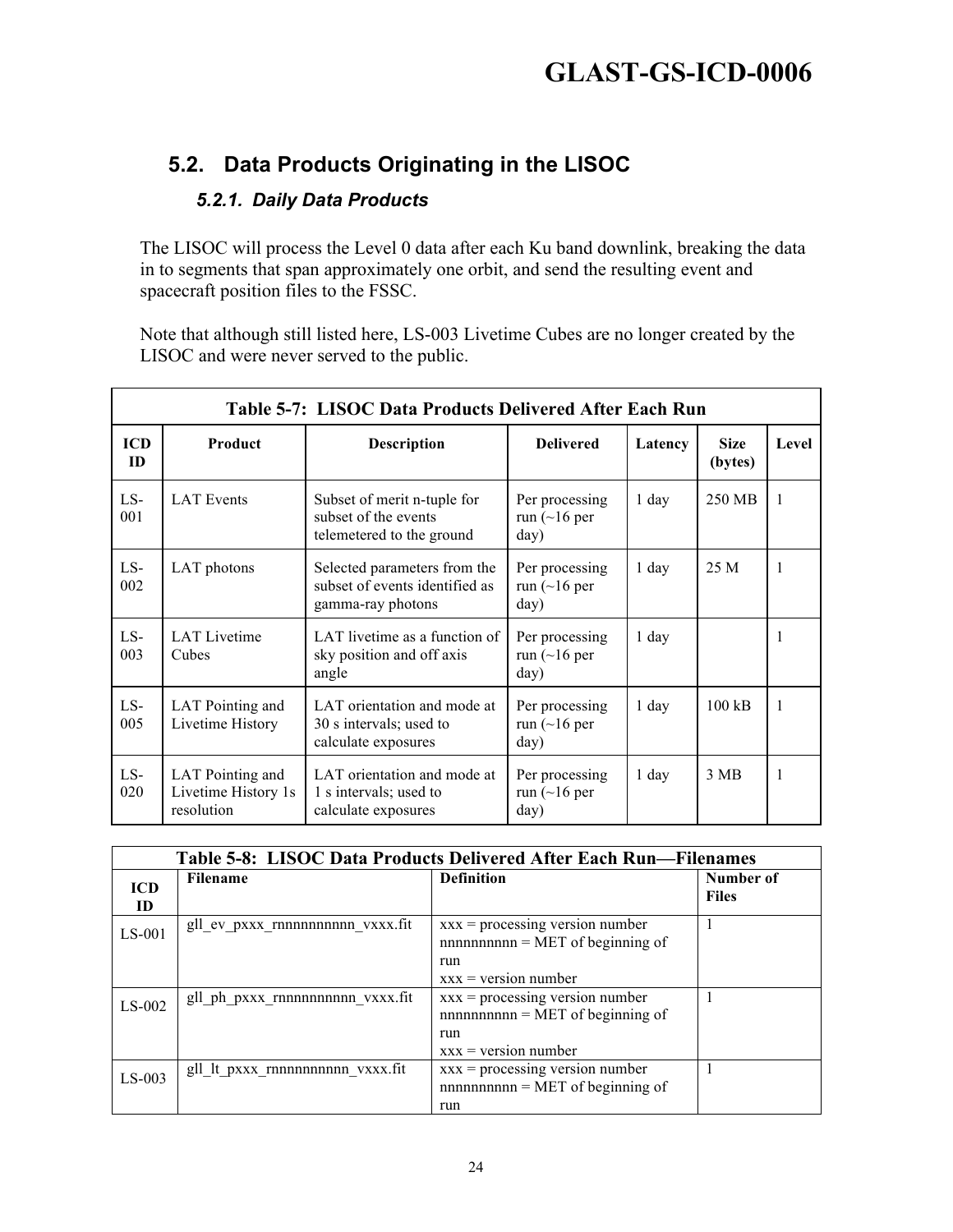|          |                                    | $\bf{XXX}$ = version number                                                        |  |
|----------|------------------------------------|------------------------------------------------------------------------------------|--|
| $LS-005$ | gll pt pxxx rnnnnnnnnnn vxxx.fit   | $xxx = \text{processing version number}$<br>$n$ nnnnnnnnnnnn = MET of beginning of |  |
|          |                                    | run                                                                                |  |
|          |                                    | $xxx = version number$                                                             |  |
| $LS-020$ | gll ptls pxxx rnnnnnnnnnn vxxx.fit | $xxx = processing version number$<br>$n$ nnnnnnnnnnnn = MET of beginning of        |  |
|          |                                    | run                                                                                |  |
|          |                                    | $xxx = version number$                                                             |  |

#### *5.2.2. Updates*

Finally, the LISOC will provide other data products from time to time, as needed. These additional products include new response functions, an updated model of the diffuse emission model and catalogs.

|                  | Table 5-9: LISOC Data Products Delivered As Updates |                                                                                                                                           |                                     |              |                                         |                |
|------------------|-----------------------------------------------------|-------------------------------------------------------------------------------------------------------------------------------------------|-------------------------------------|--------------|-----------------------------------------|----------------|
| <b>ICD</b><br>ID | Product                                             | <b>Description</b>                                                                                                                        | <b>Delivered</b>                    | Freq.        | <b>Size</b><br>(bytes)                  | Level          |
| $LS-006$         | <b>ASP</b> Source<br>Fluxes                         | Fluxes of sources monitored by<br><b>ASP</b>                                                                                              | daily                               |              |                                         | $\overline{3}$ |
| $LS-008$         | <b>LAT</b> Point<br>Source<br>Catalog               | Table of detected gamma-ray<br>sources with derived<br>information                                                                        | On update                           | N/A          | $10 \text{ MB}$                         | 3              |
| $LS-009$         | <b>LAT Burst</b><br>Catalog                         | List and characterization of<br>gamma-ray bursts: location,<br>duration, intensity                                                        | On update                           | N/A          | <b>TBD</b>                              | $\overline{3}$ |
| $LS-010$         | Interstellar<br>Emission<br>Model                   | Model for diffuse gamma-ray<br>emission from the Milky Way,<br>input for high-level data<br>analysis; will be refined using<br>Fermi data | On update                           | N/A          | 40 MB                                   | Ancillary      |
| LS-011           | <b>LAT</b> Energy<br>Redistribution                 | Constants for parameterization<br>of the LAT's energy<br>redistribution                                                                   | On update                           | N/A          | 12kB<br>(12kB/<br>file)                 | $\mathbf{1}$   |
| LS-012           | <b>LAT</b><br>Effective<br>Area                     | Constants for parameterization<br>of the LAT's effective area                                                                             | On update                           | N/A          | 120kB<br>$(\sim 30 \text{kB}/$<br>file) | $\mathbf{1}$   |
| $LS-013$         | <b>LAT PSF</b>                                      | Constants for parameterization<br>of the LAT's point spread<br>function                                                                   | On update                           | N/A          | 64kB<br>(17kB/<br>file)                 | 1              |
| LS-014           | <b>LLE</b> Events                                   | LAT Low Energy Events event<br>file for GRB and Solar Flare                                                                               | Selected<br>GRB and<br>Solar Flares | On<br>update | 1.2<br>Mbyte                            | Ancillary      |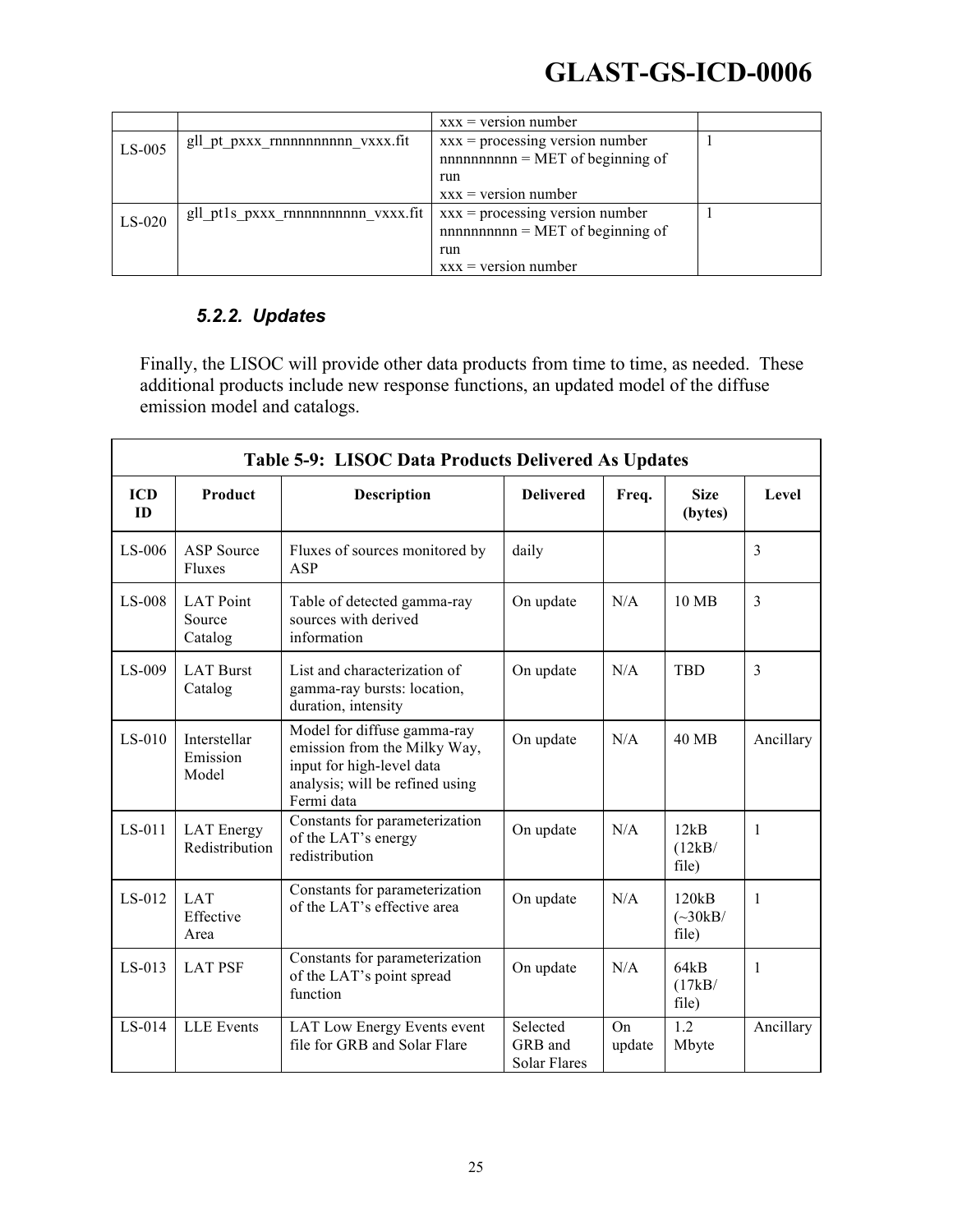|          |                     | Table 5-9: LISOC Data Products Delivered As Updates |                     |        |                |           |
|----------|---------------------|-----------------------------------------------------|---------------------|--------|----------------|-----------|
| $LS-015$ | LLE CSPEC           | <b>LAT Low Energy Events</b>                        | Selected            | On     | $\leq$ 1 Mbyte | Ancillary |
|          |                     | CSPEC files for GRB and Solar                       | GRB and             | update |                |           |
|          |                     | Flares                                              | Solar Flares        |        |                |           |
| $LS-016$ | LLE RSP             | <b>LAT Low Energy Events</b>                        | Selected            | On     | $\leq$ 1 Mbyte | Ancillary |
|          |                     | response file for GRB and Solar                     | GRB and             | update |                |           |
|          |                     | Flares                                              | Solar Flares        |        |                |           |
| $LS-017$ | LLE PHA1            | LAT Low Energy Events count                         | Selected            | On     | $\leq$ 1 Mbyte | Ancillary |
|          |                     | spectrum (PHA1) files                               | GRB and             | update |                |           |
|          |                     |                                                     | <b>Solar Flares</b> |        |                |           |
| LS-018   | <b>LLE</b> Selected | LAT Low Energy Events event                         | Selected            | On     | $\leq$ 1 Mbyte | Ancillary |
|          |                     | file containing only selected                       | GRB and             | update |                |           |
|          |                     | events                                              | <b>Solar Flares</b> |        |                |           |
| $LS-019$ | LLE PT              | <b>LAT Low Energy Events</b>                        | Selected            | On     | $\leq$ 1 Mbyte | Ancillary |
|          |                     | pointing and livetime history file                  | GRB and             | update |                |           |
|          |                     |                                                     | Solar Flares        |        |                |           |

| <b>ICD</b><br>ID | Filename                      | <b>Definition</b>                                                                                                                              | Number of<br><b>Files</b> |
|------------------|-------------------------------|------------------------------------------------------------------------------------------------------------------------------------------------|---------------------------|
| LS-006           | gll_asp_mmmmmmmmmm vxx.fit    | mmmmmmmmm=MET of last update<br>$xx = version$ number                                                                                          | $\mathbf{1}$              |
| LS-008           | gll_psc_vxx.fit               | $xx = version$ number                                                                                                                          | $\mathbf{1}$              |
| LS-009           | gll_grbc_vxx.fit              | $xx = version number$                                                                                                                          | 1                         |
| $LS-010$         | gll_iem_vxx.fit               | $xx = version number$                                                                                                                          | 1                         |
| LS-011           | gll_edisp_cwz_yymmdd_vxx.fit  | w-photon class identifier, e.g., a, b or c<br>z—'f' for front, 'b' for back<br>yymmdd—date the file becomes<br>applicable<br>xx-version number | $\overline{4}$            |
| LS-012           | gll_earea_cwz_yymmdd_vxx.fit  | w—photon class identifier, e.g., a, b or c<br>z—'f' for front, 'b' for back<br>yymmdd—date the file becomes<br>applicable<br>xx-version number | $\overline{4}$            |
| $LS-013$         | gll psf cwz yymmdd vxx.fit    | w—photon class identifier, e.g., a, b or c<br>z—'f' for front, 'b' for back<br>yymmdd-date the file becomes<br>applicable<br>xx-version number | $\overline{4}$            |
| LS-014           | gll_lle_bnyymmddfff_vxx.fit   | $symmdd = the date$<br>$\text{fff}$ = fraction of the day<br>$xx =$ the version number                                                         | 1                         |
| LS-015           | glg_cspec_bnyymmddfff_vxx.pha | $symmdd = the date$<br>$\text{fff}$ = fraction of the day<br>$xx =$ the version number                                                         | 1                         |
| LS-016           | glg_cspec_bnyymmddfff_vxx.rsp | $symmdd = the date$<br>$\text{fff}$ = fraction of the day<br>$xx =$ the version number                                                         | 1                         |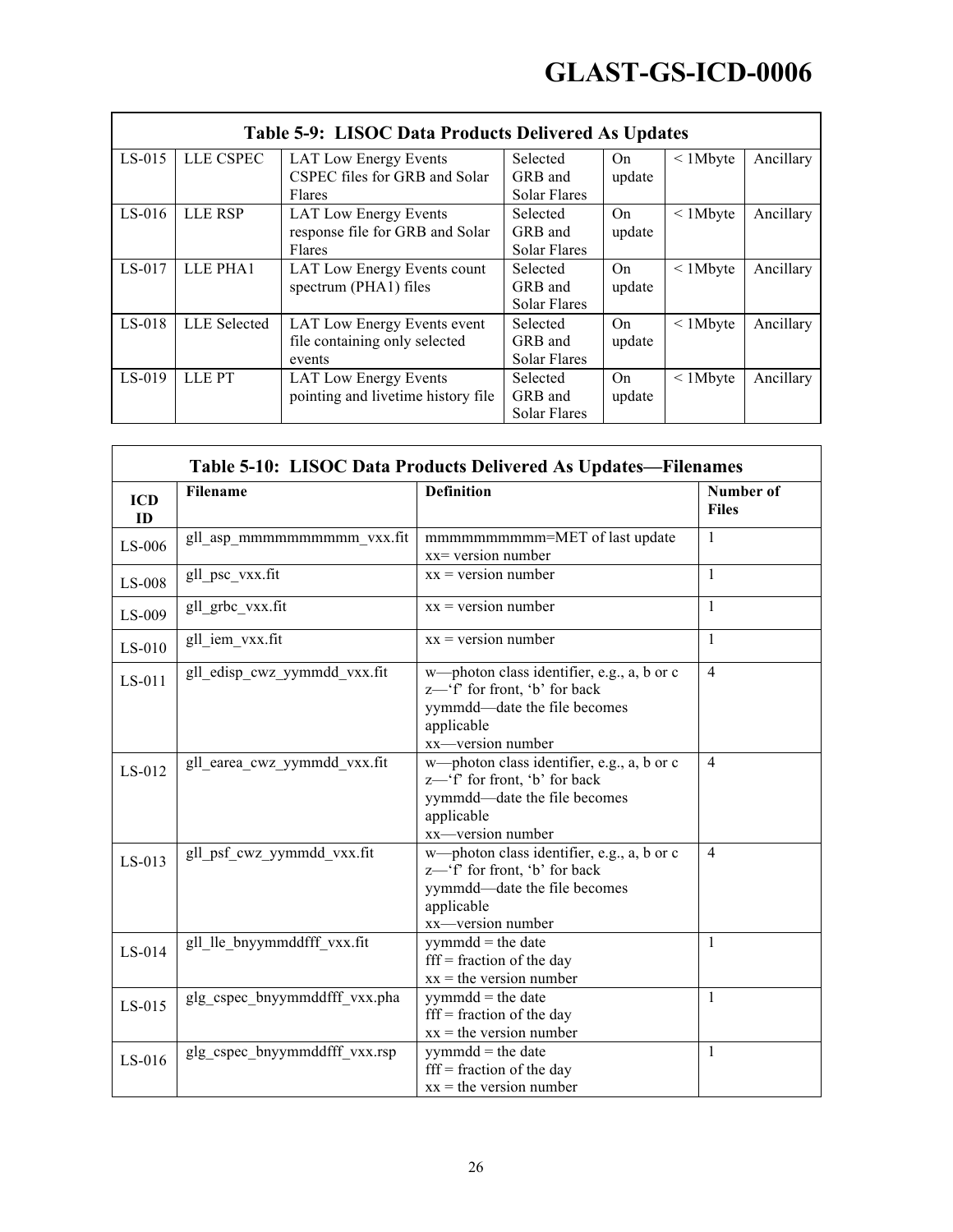| LS-017   | glg_pha_bnyymmddfff vxx.fit      | $symmdd = the date$<br>$\text{fff}$ = fraction of the day                              |  |
|----------|----------------------------------|----------------------------------------------------------------------------------------|--|
|          |                                  | $xx =$ the version number                                                              |  |
| $LS-018$ | glg selected bnyymmddfff vxx.fit | $yymmdd$ = the date<br>$\text{fff}$ = fraction of the day<br>$xx =$ the version number |  |
| $LS-019$ | glg_pt_bnyymmddfff vxx.fit       | $yymmdd$ = the date<br>$\text{fff}$ = fraction of the day<br>$xx =$ the version number |  |

#### *5.2.3. FSSC Processing of Daily LAT Data Products*

The daily LAT Data Products are the event and spacecraft files, which are received for each LAT processing run (covering approximate one orbit). The LISOC will transfer two types of event files, the first with all events that might be considered photons with data necessary for processing by the SAE (LS-002), and the second with additional events and most of their merit n-tuples (LS-001). The ingest, processing and storing of these files are described in the LAT Event Summary Database Requirements (GSSC-0006) and LAT SAE Database System Detailed Design Document (GSSC-0012).

#### *5.2.4. FSSC Processing of Other LAT Data Products*

#### **Point Source Catalog**

The LAT Point Source Catalog will be presented as a Browse table, and thus when the LISOC sends a LS-008 file to the FSSC, the FSSC creates the appropriate Browse data file. Point sources will be cataloged by primary columns, that are always visible to users, and secondary columns, that users can request.

The primary columns are:

- Source name—e.g., 1GL J123456-012345
- RA
- Dec
- Average flux >100 MeV—value and its uncertainty
- Average spectral index  $>100$  MeV, value and its uncertainty
- Detection significance—average and peak
- Counterpart—name and confidence of association

The secondary columns are:

- Confidence semi-major axis, 68% containment
- Confidence semi-minor axis, 68% containment
- Confidence ellipse position angle, 68% containment
- Confidence semi-major axis, 95% containment
- Confidence semi-minor axis, 95% containment
- Confidence ellipse position angle, 95% containment
- Average flux 30-100 MeV—value and its uncertainty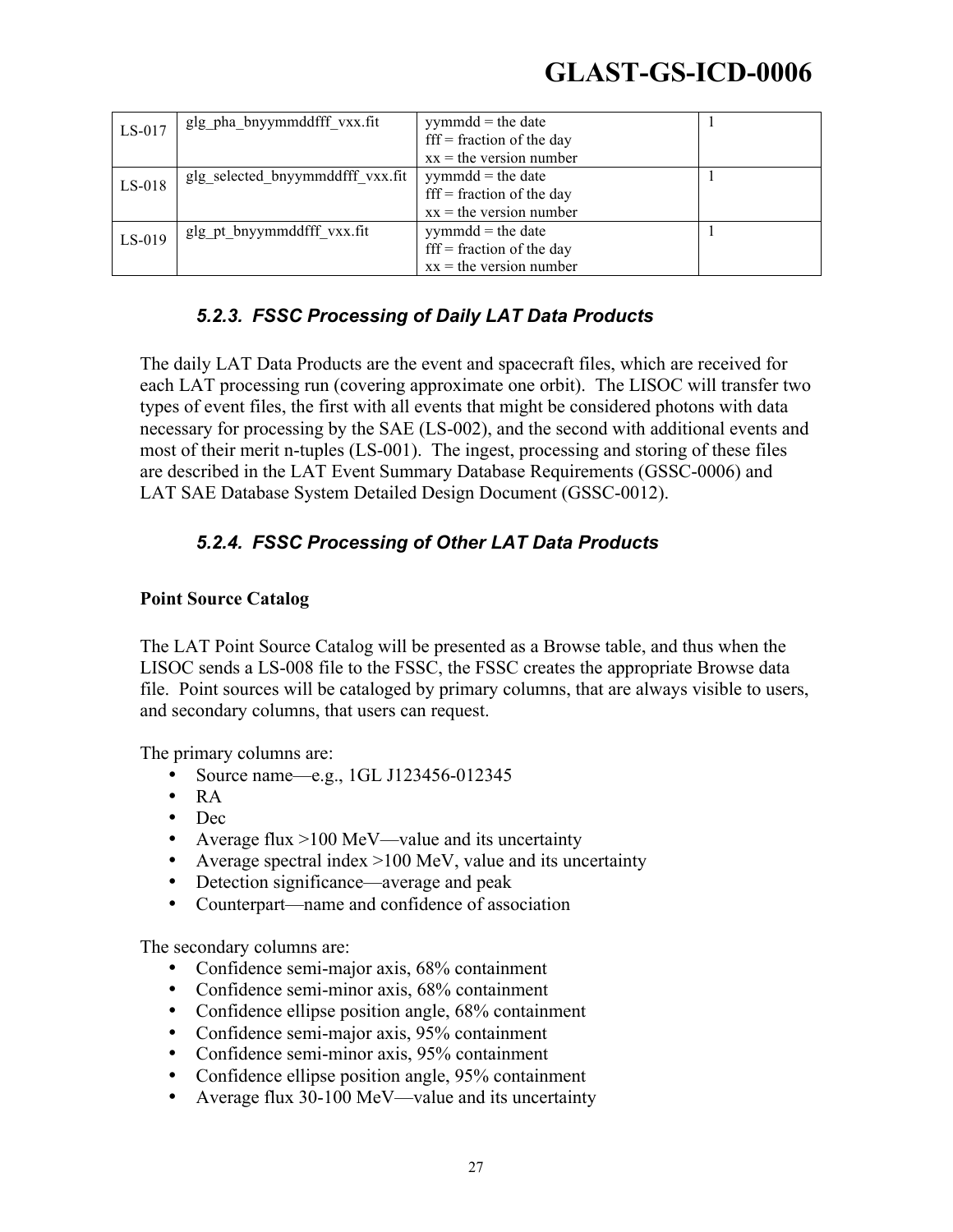- Average flux 100-300 MeV—value and its uncertainty
- Average flux 300-1000 MeV—value and its uncertainty
- Average flux > 3000 MeV—value and its uncertainty
- Variability index
- Peak flux >100 MeV—value, its uncertainty, time of occurrence, duration
- Flux history
- Flags

#### **Burst Catalog**

The LAT Burst Catalog will be presented as a Browse table, and thus when the LISOC sends a LS-009 to the FSSC, the FSSC creates the appropriate Browse data file. LAT bursts will be cataloged by primary columns, that are always visible to users, and secondary columns, that users can request. The LAT Burst Catalog will be linked to the GBM Burst Catalog (a burst in one catalog will be linked as appropriate to the same burst in the other).

The primary columns are:

- GCN name—the burst name of the form GRByymmddx, where x is null, 'A', 'B', etc.
- LAT trigger time
- RA
- DEC
- Radius of 90% confidence region
- Flags—indicate whether the entry is for the prompt phase or afterglow
- Burst Duration—value and its uncertainty

The secondary columns are:

- LAT GRB ID—a sequence number unique to the LAT
- GBM name—of the form BNyymmddfff
- Peak flux > 30 MeV—value, its uncertainty, and time of occurrence
- Maximum photon energy—value, its uncertainty, and time of occurrence
- Beginning and end times of the duration
- Average photon energy > 30 MeV—value and its uncertainty
- Fluence > 30 MeV—value and its uncertainty
- Average photon energy >100 MeV—value and its uncertainty
- Fluence >100 MeV—value and its uncertainty
- Average photon spectral index—value and its uncertainty
- Rate history

#### **Interstellar Emission Model**

This model is included with the SAE, and therefore updates to the model that are received from the LISOC must be inserted into the SAE installation package. In addition, a copy is provided to the webservice that displays the model on the FSSC website.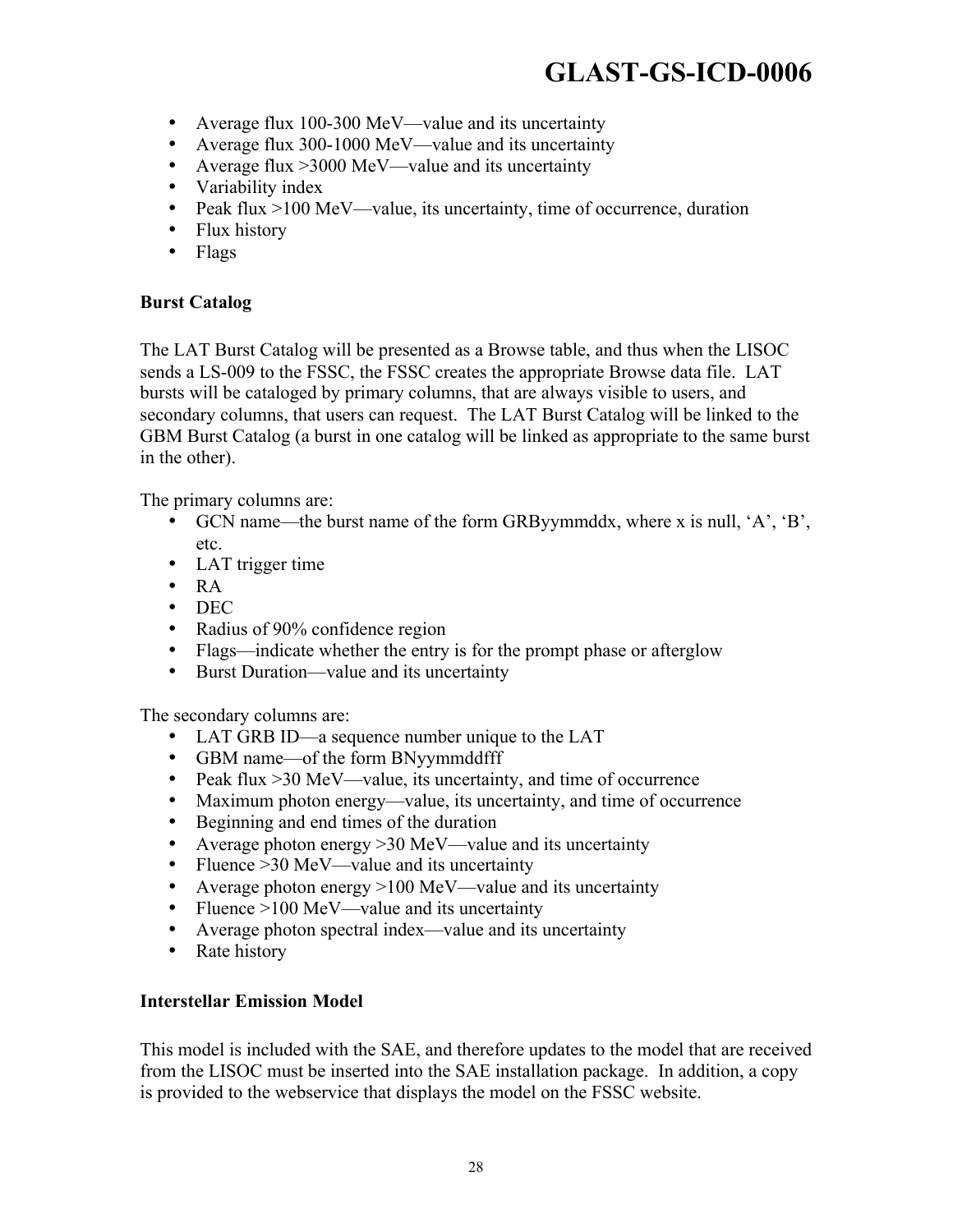#### **Calibration Files**

LS-011, LS-012 and LS-013 provide the data for the Instrument Response Functions, and therefore are ingested into the LAT CALDB whenever these functions are updated. Note that there might be new versions for a given time period, and versions for different time periods (e.g., if the LAT changes with time).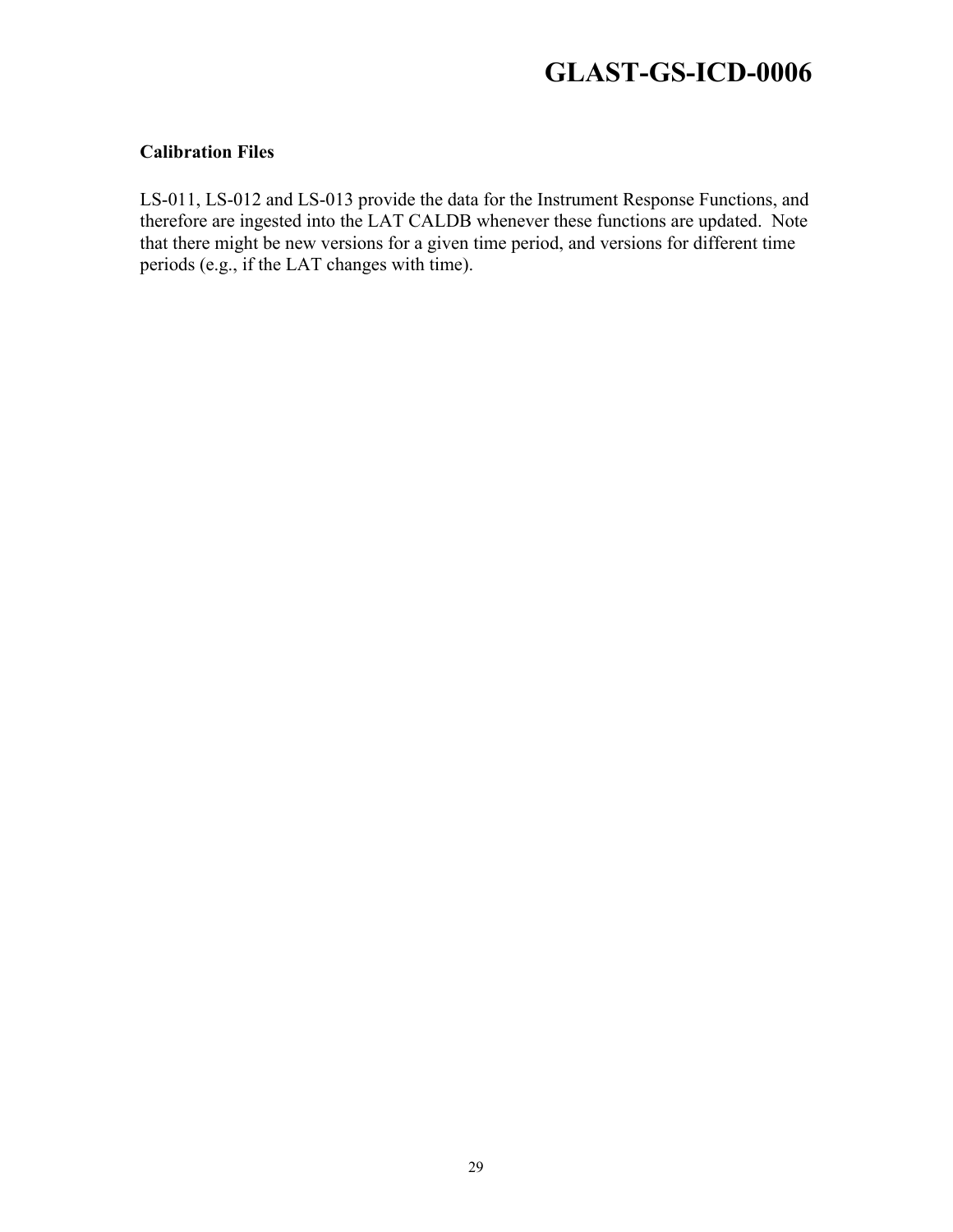### **Appendix A. FASTCopy Usage Convention**

All routine file transfers among the MOC, FSSC, LISOC, and GIOC will use the SoftLink FASTCopy file transfer product. Every file transfer consists of a single file in the Unix tape archive format (tar). The tar file contains the following items:

- 1. The data files being transferred
- 2. The message files accompanying the data files (where applicable)
- 3. A manifest file listing all files (data files and message files but not the manifest file itself) that are included in the transfer

The data files within the tar file may be compressed and if so, will have the appropriate extension depending on the compression algorithm used.

The **tar file** name format is:

*SRCID*\_*yyyydddhhmmss*.tar

where:

*SRCID* identifies the origin of the file as either:

MOC – Mission Operations Center

- FSSC Science Support Center
- LISOC LAT Instrument and Science Operations Center

GIOC – GBM Instrument Operations Center

*yyyydddhhmmss* is the timestamp giving the date and time when the tar file was created, encoded as a four digit year, a three digit day of year, two digit hour, two digit minute, and two digit second.

tar is the file extension identifying the file as a "tar" file

The tar file is guaranteed to have a unique name. In the rare case that two tar files are created in the same second, the second instance will increment the seconds field.

The **manifest file** is a text file that contains one line per file transferred. Each line will consist of the MD5 message digest value and the base file name (no path) in that order separated by two spaces. Therefore, the manifest file can be used by the Unix md5sum utility to verify that all the files in the package were included in the tar file and that the files were not altered.

The manifest file naming convention is:

*SRCID\_yyyydddhhmmss\_*manifest.txt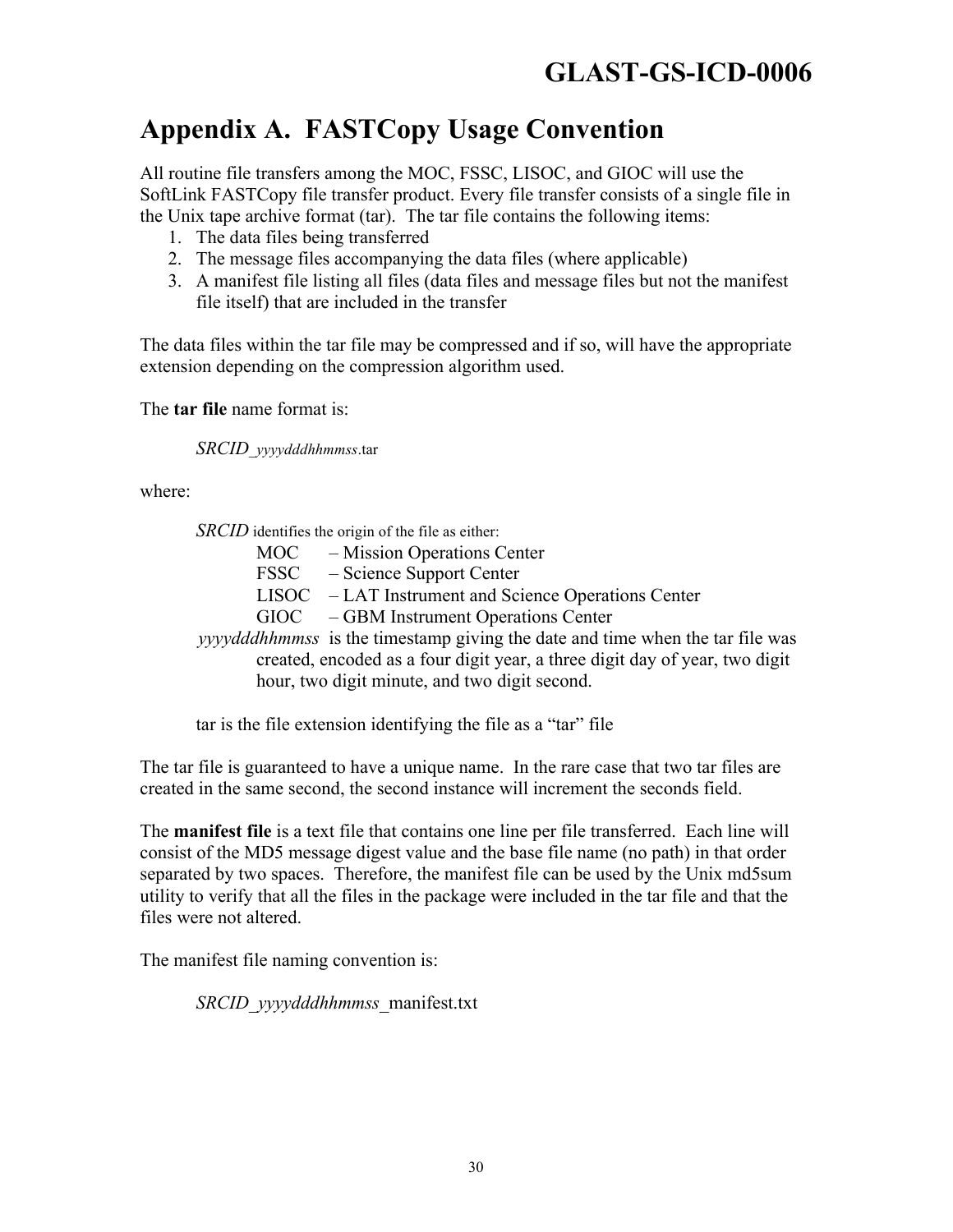where:

*SRCID* identifies the origin of the file as either MOC, GIOC, LISOC, or FSSC *yyyydddhhmmss* is the timestamp when the tar file was created \_manifest.txt is a fixed field indicating that this is a manifest file

Note that the manifest file and the tar file have identical file names except for the ".tar" and " manifest.txt" endings.

Each ground system element will have exactly one directory tree at each of the other ground system elements where they will transfer files to. This location will be set in the configuration file of the receiving site and associated with the proxy username and password provided to the sending sites. Locally, the receiving site may have separate incoming directories for the different external sites if they wish or may have a single location to receive files from all other ground system elements.

The FASTCopy daemon will be configured to listen on port 40000.

All file transfers are encrypted using SSL.. The SSL phrase is specified in the Operations Agreement.

The file transfer is initiated using FASTCopy's batch capability to allow for automatic retries in the event of transmission failure. FASTCopy will transfer to the facility's prime computer using the proxy user name given in the current Operations Agreement (OA). The batch system is configured to attempt retransmission 5 times at 10 minute intervals. (TBR) If the all of the batch retransmission attempts fail, then the sending system will reconfigure to transfer to the destination facility's backup computer. If retransmission to the back system fails, the operators are informed of the serious communications error.

The FASTCopy command will include the remote\_command option that initiates the facility's post-transfer command. A single post transfer command is defined to be executed for all data transfers from a particular sender to a particular receiver. The posttransfer commands for each facility pair are listed in the Table A-1.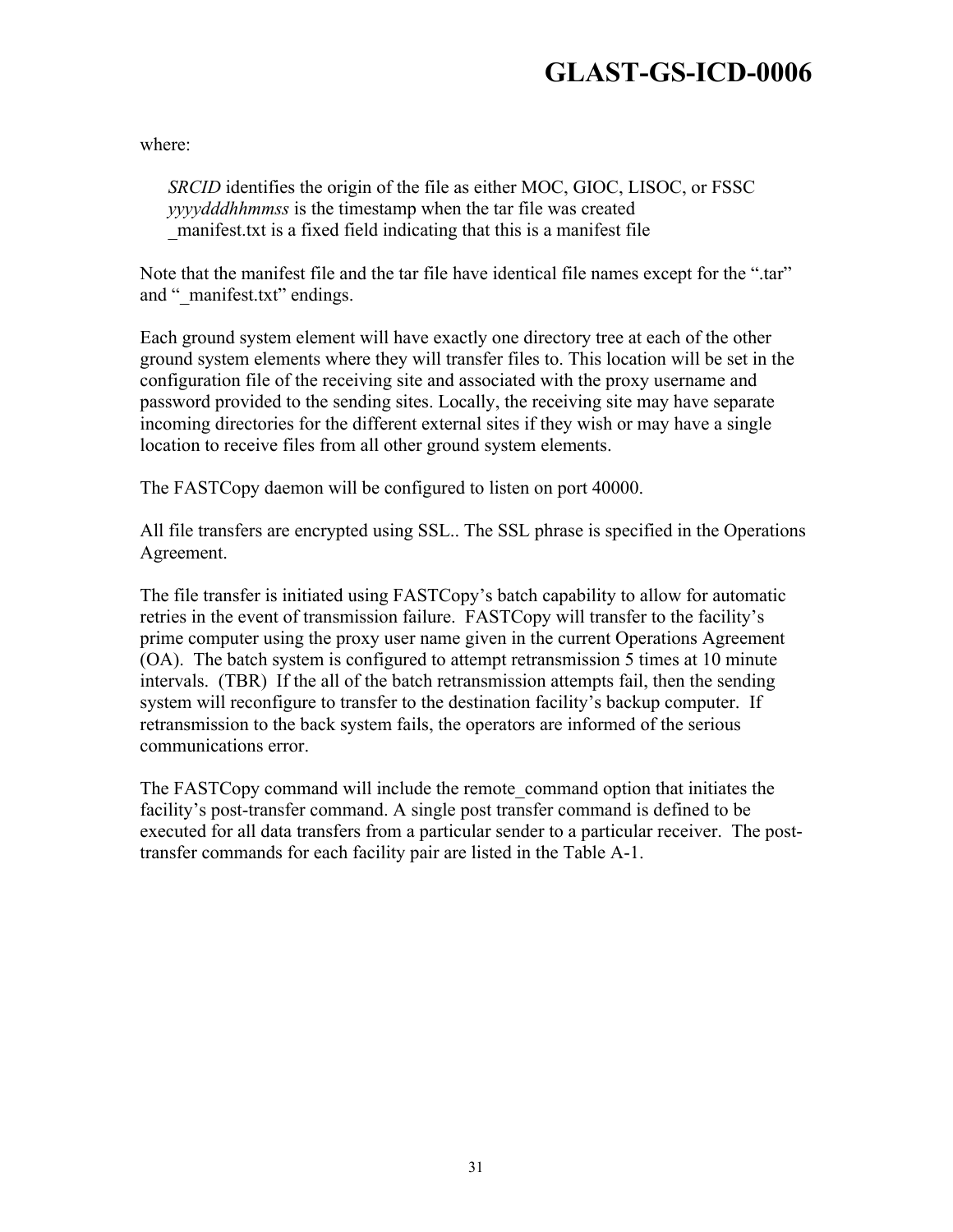| From         | T <sub>0</sub> | Command                   | <b>Parameters</b> |
|--------------|----------------|---------------------------|-------------------|
| <b>FSSC</b>  | <b>MOC</b>     | /scripts/postTransfer.exe | $\%t$             |
|              | <b>LISOC</b>   | FC Incoming.sh            | $\%t$             |
|              | <b>GIOC</b>    | /software/gssc_ingest.pl  | $\%t$             |
| <b>GIOC</b>  | <b>MOC</b>     | /scripts/postTransfer.exe | $\%t$             |
|              | <b>LISOC</b>   | NA                        | <b>NA</b>         |
|              | <b>FSSC</b>    | postTransfer.exe          | $<$ TBD>          |
| <b>LISOC</b> | <b>MOC</b>     | /scripts/postTransfer.exe | $<$ TBD>          |
|              | <b>GIOC</b>    | NA                        | NA                |
|              | <b>FSSC</b>    | postTransfer.exe          | $\%t$             |
| <b>MOC</b>   | <b>LISOC</b>   | FC Incoming.sh            | $\%t$             |
|              | <b>GIOC</b>    | ./software/moc_ingest.pl  | $\%t$             |
|              | <b>FSSC</b>    | postTransfer              | $\%t$             |

#### **Table A-1 Remote commands**

The FASTCopy command will include the remote\_sync option. This requires that the post-transfer script successfully completes in order for the transfer to be considered successful.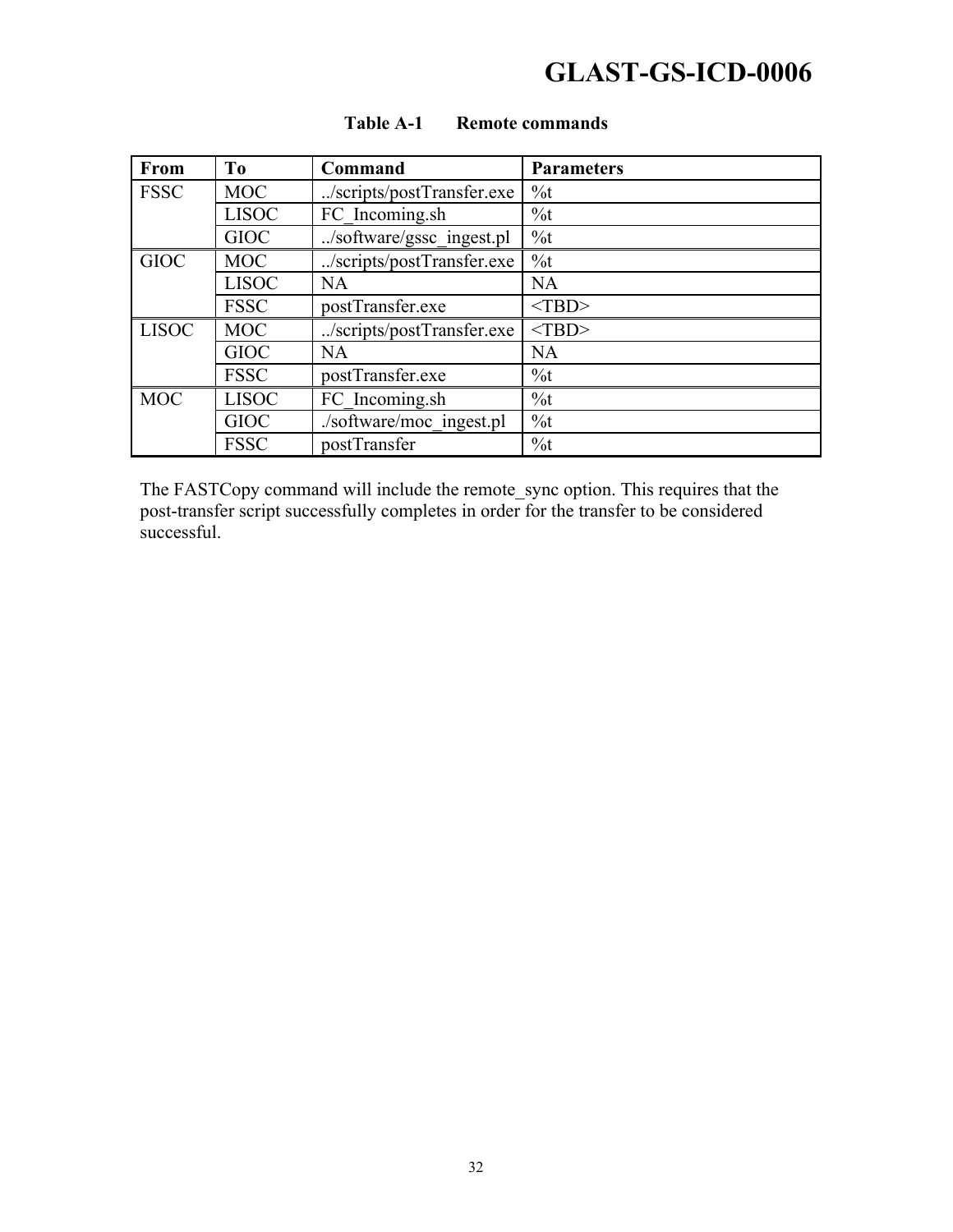# **Appendix B. Acronyms**

| <b>ACD</b>     | Anti-Coincidence Detector (part of LAT)                                   |
|----------------|---------------------------------------------------------------------------|
| <b>CAL</b>     | Calorimeter (part of LAT)                                                 |
| <b>CALDB</b>   | <b>Calibration Data Base</b>                                              |
| <b>DRM</b>     | Detector Response Matrix                                                  |
| <b>FITS</b>    | Flexible Image Transport System                                           |
| <b>FSSC</b>    | Fermi Science Support Center                                              |
| <b>GBM</b>     | <b>GLAST Burst Monitor</b>                                                |
| <b>GIOC</b>    | <b>GBM</b> Instrument Operations Center                                   |
| <b>GLAST</b>   | Gamma-ray Large Area Space Telescope                                      |
| <b>GPS</b>     | Global Positioning System                                                 |
| <b>GSFC</b>    | Goddard Space Flight Center                                               |
| <b>GSSC</b>    | <b>GLAST Science Support Center</b>                                       |
| <b>GRB</b>     | Gamma-Ray Burst                                                           |
| <b>GTI</b>     | Good Time Interval                                                        |
| <b>HDU</b>     | header-data unit                                                          |
| <b>HEASARC</b> | <b>High Energy Astrophysics Science Archive</b><br><b>Research Center</b> |
| kB             | kilobyte                                                                  |
| <b>LAT</b>     | Large Area Telescope                                                      |
| <b>LISOC</b>   | LAT Instrument and Science Operations Center                              |
| <b>LLE</b>     | <b>LAT Low Energy</b>                                                     |
| <b>PSF</b>     | <b>Point Source Function</b>                                              |
| <b>MB</b>      | megabyte                                                                  |
| <b>MET</b>     | Mission Elapsed Time                                                      |
| <b>MOC</b>     | <b>Mission Operations Center</b>                                          |
| <b>NSSDC</b>   | National Space Science Data Center                                        |
| <b>OGIP</b>    | Office of General Investigator Programs                                   |
| <b>TDRS</b>    | Tracking and Data Relay Satellite                                         |
|                |                                                                           |